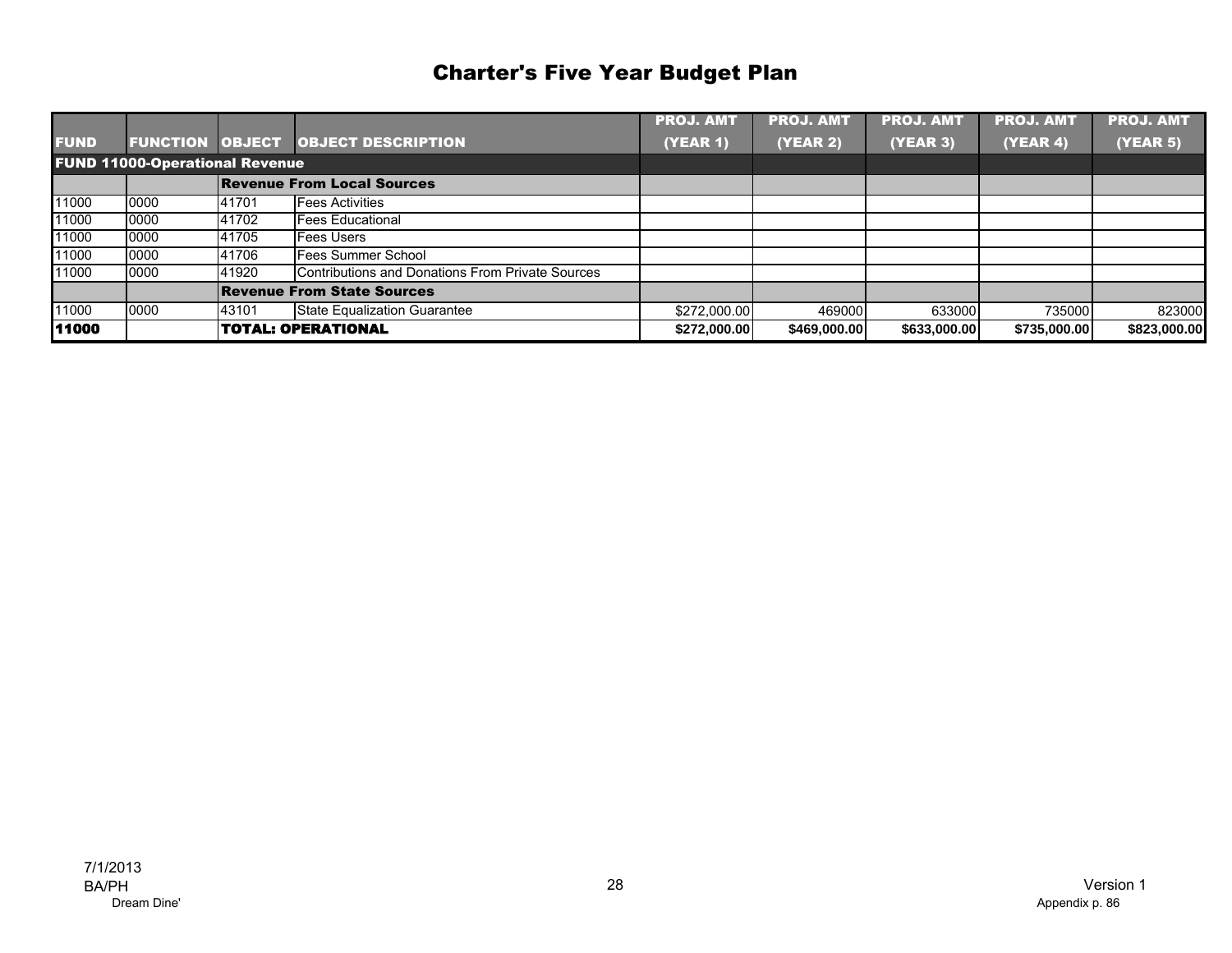|                |                                   |                 | <b>JOB</b>   |                                                                                                                  | <b>PROJ. AMT</b> |      | <b>PROJ. AMT</b> |      | <b>PROJ. AMT</b> |      | <b>PROJ. AMT</b> |      | <b>PROJ. AMT</b> |            |
|----------------|-----------------------------------|-----------------|--------------|------------------------------------------------------------------------------------------------------------------|------------------|------|------------------|------|------------------|------|------------------|------|------------------|------------|
|                | <b>FUND FUNCTION OBJECT CLASS</b> |                 |              | <b>OBJECT DESCRIPTION</b>                                                                                        | (YEAR 1)         | FTE. | <b>(YEAR 2)</b>  | FTE. | (YEAR 3)         | FTE. | (YEAR 4)         | FTE. | (YEAR 5)         | <b>FTE</b> |
|                | <b>11000 EXPENDITURES</b>         |                 |              |                                                                                                                  |                  |      |                  |      |                  |      |                  |      |                  |            |
|                | Function-1000 - Instruction       |                 |              |                                                                                                                  |                  |      |                  |      |                  |      |                  |      |                  |            |
|                |                                   |                 |              | <b>Personnel Services - Compensation</b>                                                                         |                  |      |                  |      |                  |      |                  |      |                  |            |
| 11000          | 1000                              | 51100           | 1411         | Salaries Expense: Teachers Grades 1-12                                                                           | \$41,000.00      | 1.00 | \$41,000.00      | 1.00 | \$82,000.00      | 2.00 | \$164,000.00     | 4.00 | \$205,000.00     | 5.00       |
| 11000          | 1000                              | 51100           | 1412         | Salaries Expense: Teachers Special Education                                                                     | \$41,000.00      | 1.00 | \$41,000.00      | 1.00 | \$41,000.00      | 1.00 |                  |      |                  |            |
| 11000          | 1000                              | 51100           | 1413         | Salaries Expense: Teachers Early Childhood Ed.                                                                   |                  |      | \$41,000.00      | 1.00 | \$41,000.00      | 1.00 | \$41,000.00      | 1.00 | \$41,000.00      | 1.00       |
| 11000          | 1000                              | 51100           | 1414         | Salaries Expense: Teachers Preschool (Excludes Special Ed.)                                                      |                  |      |                  |      |                  |      |                  |      |                  |            |
| 11000          | 1000                              | 51100           | 1415         | Salaries Expense: Teachers Vocational and Technical                                                              |                  |      |                  |      |                  |      |                  |      |                  |            |
| 11000          | 1000                              | 51100           | 1416         | Salaries Expense: Teachers Other Instruction                                                                     |                  |      |                  |      |                  |      |                  |      |                  |            |
| 11000          | 1000                              | 51100           | 1611         | Salaries Expense: Substitutes Sick Leave                                                                         |                  |      |                  |      |                  |      |                  |      |                  |            |
| 11000          | 1000                              | 51100           | 1612         | Salaries Expense: Substitutes Other Leave                                                                        |                  |      |                  |      |                  |      |                  |      |                  |            |
| 11000          | 1000                              | 51100           | 1613         | Salaries Expense: Separation Pay                                                                                 |                  |      |                  |      |                  |      |                  |      |                  |            |
| 11000          | 1000                              | 51100           | 1618         | Salaries Expense: Athletics                                                                                      |                  |      |                  |      |                  |      |                  |      |                  |            |
| 11000          | 1000                              | 51100           | 1621         | Salaries Expense: Summer School/After School                                                                     |                  |      |                  |      |                  |      |                  |      |                  |            |
| 11000          | 1000                              | 51100           | 1624         | Salaries Expense: Activities Salaries                                                                            |                  |      |                  |      |                  |      |                  |      |                  |            |
| 11000<br>11000 | 1000<br>1000                      | 51100<br>51100  | 1711<br>1712 | Salaries Expense: Instructional Assistants Grades 1-12<br>Salaries Expense: Instructional Assistants Special Ed. |                  |      | \$18,000.00      | 1.00 | \$27,000.00      | 1.50 | \$36,000.00      | 2.00 | \$45,000.00      | 2.50       |
| 11000          | 1000                              | 51100           | 1713         | Salaries Expense: Instructional Assistants ECE                                                                   |                  |      | \$9,000.00       | 0.50 | \$9,000.00       | 0.50 | \$9,000.00       | 0.50 | \$18,000.00      | 1.00       |
| 11000          | 1000                              | 51100           | 1714         | Salaries Expense: Inst Asst. Preschool (Excludes Spec. Ed.)                                                      |                  |      |                  |      |                  |      |                  |      |                  |            |
|                |                                   |                 |              | <b>Total: Personnel Services Compensation</b>                                                                    | \$82,000.00      | 2.00 | \$150,000.00     | 4.50 | \$200,000.00     | 6.00 | \$250,000.00     | 7.50 | \$309,000.00     | 9.50       |
|                |                                   |                 |              | <b>Personnel Services - Employee Benefits</b>                                                                    |                  |      |                  |      |                  |      |                  |      |                  |            |
| 11000          | 1000                              | 52111           | 0000         | <b>Educational Retirement</b>                                                                                    | \$8,282.00       |      | \$15,150.00      |      | \$20,200.00      |      | \$25,250.00      |      | \$31,209.00      |            |
| 11000          | 1000                              | 52112           | 0000         | ERA - Retiree Health                                                                                             | \$1,640.00       |      | \$3,000.00       |      | \$4,000.00       |      | \$5,000.00       |      | \$6,180.00       |            |
| 11000          | 1000                              | 52210           | 0000         | <b>FICA Payments</b>                                                                                             | \$5,248.00       |      | \$9,600.00       |      | \$12,800.00      |      | \$16,000.00      |      | \$19,776.00      |            |
| 11000          | 1000                              | 52220           | 0000         | Medicare Payments                                                                                                | \$1,189.00       |      | \$2,175.00       |      | \$2,900.00       |      | \$3,625.00       |      | \$4,480.50       |            |
| 11000          | 1000                              | 52311           | 0000         | Benefits - TBD                                                                                                   | \$10,660.00      |      | \$19,500.00      |      | \$26,000.00      |      | \$32,500.00      |      | \$40,170.00      |            |
| 11000          | 1000                              | 52312           | 0000         | Life                                                                                                             |                  |      |                  |      |                  |      |                  |      |                  |            |
| 11000          | 1000                              | 52313           | 0000         | Dental                                                                                                           |                  |      |                  |      |                  |      |                  |      |                  |            |
| 11000          | 1000                              | 52314           | 0000         | Vision                                                                                                           |                  |      |                  |      |                  |      |                  |      |                  |            |
| 11000          | 1000                              | 52315           | 0000         | Disability                                                                                                       |                  |      |                  |      |                  |      |                  |      |                  |            |
| 11000          | 1000                              | 52316           | 0000         | Other Insurance                                                                                                  |                  |      |                  |      |                  |      |                  |      |                  |            |
| 11000          | 1000                              | 52500           | 0000         | Unemployment Compensation                                                                                        |                  |      |                  |      |                  |      |                  |      |                  |            |
| 11000          | 1000                              | 52710           | 0000         | Workers Compensation Premium                                                                                     |                  |      |                  |      |                  |      |                  |      |                  |            |
| 11000          | 1000                              | 52720           | 0000         | Workers Compensation Employer's Fee                                                                              |                  |      |                  |      |                  |      |                  |      |                  |            |
| 11000          | 1000                              | 52730           | 0000         | Workers Compensation (Self Insured)                                                                              |                  |      |                  |      |                  |      |                  |      |                  |            |
| 11000          | 1000                              | 52911           | 0000         | Cafeteria Plan Fees                                                                                              |                  |      |                  |      |                  |      |                  |      |                  |            |
| 11000          | 1000                              | 52912           | 0000         | Employee Assistance Programs                                                                                     |                  |      |                  |      |                  |      |                  |      |                  |            |
| 11000          | 1000<br>1000                      | 52913           | 0000<br>0000 | Workers Compensation Employee Fees                                                                               |                  |      |                  |      |                  |      |                  |      |                  |            |
| 11000          |                                   | 52914           |              | Deferred Sick Leave Reserve<br><b>Total: Personnel Services Employee Benefits</b>                                | \$27,019.00      |      | \$49,425.00      |      | \$65,900.00      |      | \$82,375.00      |      | \$101,815.50     |            |
|                |                                   |                 |              |                                                                                                                  |                  |      |                  |      |                  |      |                  |      |                  |            |
|                |                                   |                 |              | <b>Purchased Professional and Technical Services</b>                                                             |                  |      |                  |      |                  |      |                  |      |                  |            |
| 11000          | 1000                              | 53414           | 0000         | Other Professional Services                                                                                      |                  |      |                  |      |                  |      |                  |      |                  |            |
| 11000          | 1000                              | 53711           | 0000         | Other Charges<br><b>Total: Purchased Professional and Tech Services</b>                                          |                  |      |                  |      |                  |      |                  |      |                  |            |
|                |                                   |                 |              |                                                                                                                  | \$0.00           |      | \$0.00           |      | \$0.00           |      | \$0.00           |      | \$0.00           |            |
|                |                                   |                 |              | <b>Other Purchased Services</b>                                                                                  |                  |      |                  |      |                  |      |                  |      |                  |            |
| 11000          | 1000                              | 55813           | 0000         | Employee Travel - Non-Teachers                                                                                   | \$150.00         |      | \$400.00         |      | \$600.00         |      | \$800.00         |      | \$800.00         |            |
| 11000<br>11000 | 1000<br>1000                      | 55814<br>55817  | 0000<br>0000 | Employee Training - Non-Teachers                                                                                 | \$500.00         |      | \$1,250.00       |      | \$1,750.00       |      | \$2,000.00       |      | \$2,000.00       |            |
| 11000          | 1000                              | 55818           | 0000         | <b>Student Travel</b><br>Other Travel - Non-Employees                                                            |                  |      |                  |      |                  |      |                  |      |                  |            |
| 11000          | 1000                              | 55819           | 0000         | Employee Travel - Teachers                                                                                       | \$300.00         |      | \$1,000.00       |      | \$1,250.00       |      | \$1,000.00       |      | \$1,250.00       |            |
| 11000          | 1000                              | 55820           | 0000         | Employee Training - Teachers                                                                                     | \$1,000.00       |      | \$3,000.00       |      | \$3,500.00       |      | \$3,500.00       |      | \$4,000.00       |            |
| 11000          | 1000                              | 55914           | 0000         | Contracts - Interagency                                                                                          |                  |      |                  |      |                  |      |                  |      |                  |            |
| 11000          | 1000                              | 55915           | 0000         | <b>Other Contract Services</b>                                                                                   |                  |      |                  |      |                  |      |                  |      |                  |            |
|                |                                   |                 |              | <b>Total: Other Purchased Services</b>                                                                           | \$1,950.00       |      | \$5,650.00       |      | \$7,100.00       |      | \$7,300.00       |      | \$8,050.00       |            |
|                |                                   | <b>Supplies</b> |              |                                                                                                                  |                  |      |                  |      |                  |      |                  |      |                  |            |
| 11000          | 1000                              | 56112           | 0000         | Other Textbooks                                                                                                  | \$600.00         |      | \$600.00         |      | \$800.00         |      | \$900.00         |      | \$750.00         |            |
| 11000          | 1000                              | 56113           | 0000         | Software                                                                                                         | \$900.00         |      | \$1,000.00       |      | \$1,000.00       |      | \$500.00         |      | \$500.00         |            |
| 11000          | 1000                              | 56118           | 0000         | General Supplies and Materials                                                                                   | \$630.00         |      | \$1,200.00       |      | \$1,600.00       |      | \$1,750.00       |      | \$1,750.00       |            |
|                |                                   |                 |              | <b>Total: Supplies</b>                                                                                           | \$2,130.00       |      | \$2,800.00       |      | \$3,400.00       |      | \$3,150.00       |      | \$3,000.00       |            |
|                |                                   | <b>Property</b> |              |                                                                                                                  |                  |      |                  |      |                  |      |                  |      |                  |            |
| 11000          | 1000                              | 57331           | 0000         | Fixed Assets (more than \$5,000)                                                                                 |                  |      |                  |      | \$12,750.00      |      | \$0.00           |      | \$12,000.00      |            |
| 11000          | 1000                              | 57332           | 0000         | Supply Assets (\$5,000 or less)                                                                                  | \$2,500.00       |      | \$7,000.00       |      | \$7,000.00       |      | \$4,913,00       |      | \$5,000.00       |            |
|                |                                   |                 |              | <b>Total: Property</b>                                                                                           | \$2,500.00       |      | \$7,000.00       |      | \$19,750.00      |      | \$4,913.00       |      | \$17,000.00      |            |
| 11000 1000     |                                   |                 |              |                                                                                                                  |                  |      |                  |      |                  |      |                  |      |                  |            |
|                |                                   |                 |              | <b>TOTAL: INSTRUCTION</b>                                                                                        | \$115,599.00     | 2.00 | \$214,875.00     | 4.50 | \$296,150.00     | 6.00 | \$347,738.00     | 7.50 | \$438,865.50     | 9.50       |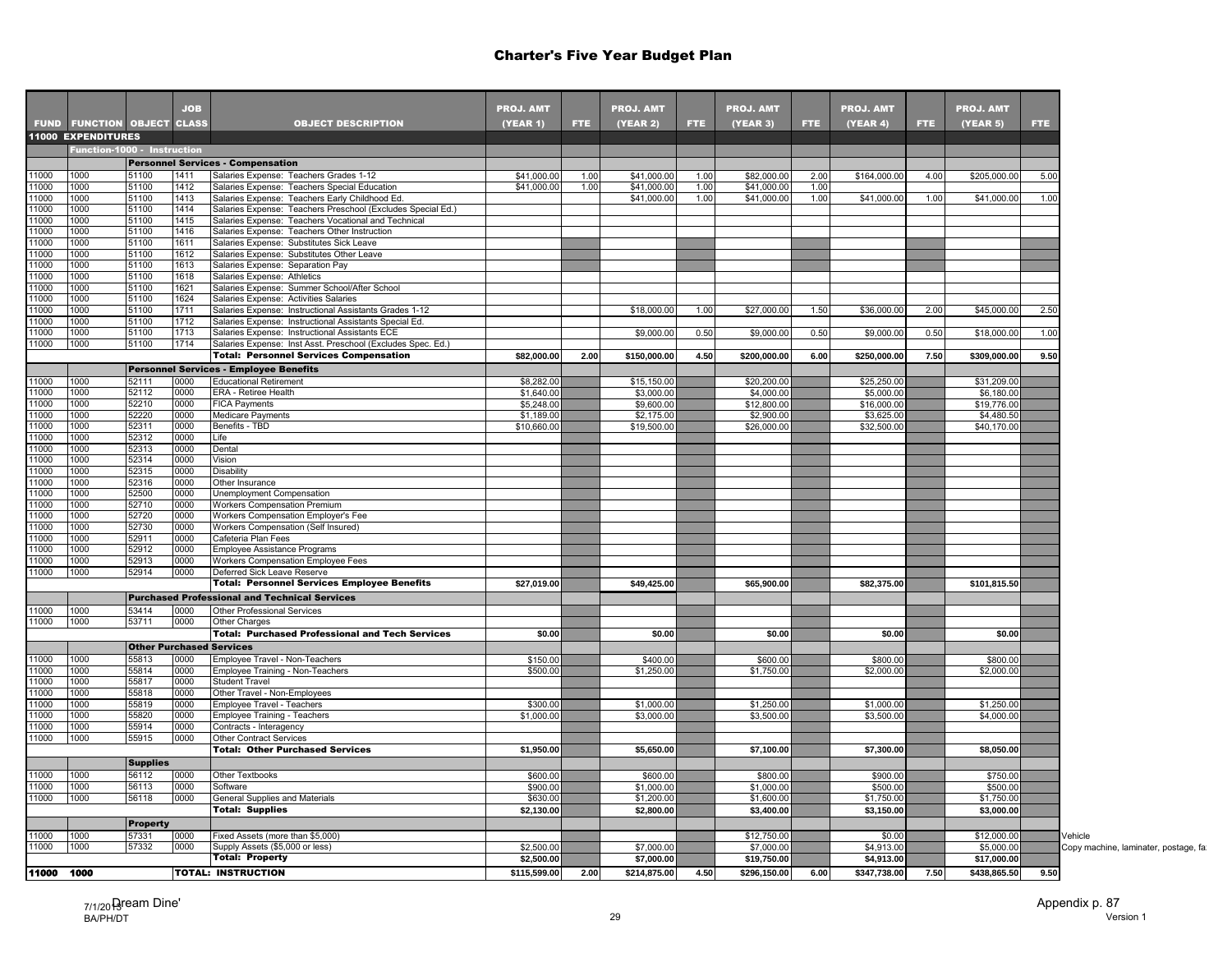|                |                                   |                | <b>JOB</b>   |                                                                                                    | <b>PROJ. AMT</b> |            | <b>PROJ. AMT</b> |      | <b>PROJ. AMT</b> |      | <b>PROJ. AMT</b> |      | <b>PROJ. AMT</b> |      |                         |
|----------------|-----------------------------------|----------------|--------------|----------------------------------------------------------------------------------------------------|------------------|------------|------------------|------|------------------|------|------------------|------|------------------|------|-------------------------|
|                | <b>FUND FUNCTION OBJECT CLASS</b> |                |              | <b>OBJECT DESCRIPTION</b>                                                                          | (YEAR 1)         | <b>FTE</b> | <b>(YEAR 2)</b>  | FTE. | <b>(YEAR 3)</b>  | FTE. | (YEAR 4)         | FTE. | (YEAR 5)         | FTE. |                         |
|                | <b>11000 EXPENDITURES</b>         |                |              |                                                                                                    |                  |            |                  |      |                  |      |                  |      |                  |      |                         |
|                |                                   |                |              | Function-2100 - Support Services - Students                                                        |                  |            |                  |      |                  |      |                  |      |                  |      |                         |
|                |                                   |                |              | <b>Personnel Services - Compensation</b>                                                           |                  |            |                  |      |                  |      |                  |      |                  |      |                         |
|                |                                   |                |              |                                                                                                    |                  |            |                  |      |                  |      |                  |      |                  |      |                         |
| 11000          | 2100                              | 51100          | 1211         | Salaries Expense: Coordinator/Subject Matter Specialist                                            |                  |            | \$16,400.00      | 0.40 | \$41,000.00      | 1.00 | \$41,000.00      | 1.00 | \$41,000.00      |      | 1.00 Reading Specialist |
| 11000          | 2100                              | 51100          | 1214         | Salaries Expense: Guidance Counselors/Social Workers                                               |                  |            |                  |      |                  |      |                  |      |                  |      |                         |
| 11000          | 2100<br>2100                      | 51100<br>51100 | 1215<br>1216 | Salaries Expense: Registered Nurse                                                                 |                  |            |                  |      |                  |      |                  |      |                  |      |                         |
| 11000<br>11000 | 2100                              | 51100          | 1217         | Salaries Expense: Health Assistants<br>Salaries Expense: Secretary, Clerical, Technical Assistants |                  |            |                  |      |                  |      |                  |      |                  |      |                         |
| 11000          | 2100                              | 51100          | 1218         | Salaries Expense: School/Student Support                                                           |                  |            |                  |      |                  |      |                  |      |                  |      |                         |
| 11000          | 2100                              | 51100          | 1311         | Salaries Expense: Diagnostician                                                                    |                  |            |                  |      |                  |      |                  |      |                  |      |                         |
| 11000          | 2100                              | 51100          | 1312         | Salaries Expense: Speech Therapist                                                                 |                  |            |                  |      |                  |      |                  |      |                  |      |                         |
| 11000          | 2100                              | 51100          | 1313         | Salaries Expense: Occupational Therapist                                                           |                  |            |                  |      |                  |      |                  |      |                  |      |                         |
| 11000          | 2100                              | 51100          | 1314         | Salaries Expense: Physical Therapist/Recreational Therapist                                        |                  |            |                  |      |                  |      |                  |      |                  |      |                         |
| 11000          | 2100                              | 51100          | 1315         | Salaries Expense: Psychologist Counselors                                                          |                  |            |                  |      |                  |      |                  |      |                  |      |                         |
| 11000<br>11000 | 2100<br>2100                      | 51100<br>51100 | 1316<br>1317 | Salaries Expense: Audiologists<br>Salaries Expense: Interpreters                                   |                  |            |                  |      |                  |      |                  |      |                  |      |                         |
| 11000          | 2100                              | 51100          | 1318         | Salaries Expense: Specialists                                                                      |                  |            |                  |      |                  |      |                  |      |                  |      |                         |
| 11000          | 2100                              | 51100          | 1319         | Salaries Expense: Special Ed. Assistants                                                           |                  |            |                  |      |                  |      |                  |      |                  |      |                         |
| 11000          | 2100                              | 51100          | 1511         | Salaries Expense: Data Processing                                                                  |                  |            |                  |      |                  |      |                  |      |                  |      |                         |
|                |                                   |                |              | <b>Total: Personnel Services - Compensation</b>                                                    | \$0.00           | 0.00       | \$16,400.00      | 0.40 | \$41,000.00      | 1.00 | \$41,000.00      | 1.00 | \$41,000.00      | 1.00 |                         |
|                |                                   |                |              | <b>Personnel Services - Employee Benefits</b>                                                      |                  |            |                  |      |                  |      |                  |      |                  |      |                         |
| 11000          | 2100                              | 52111          | 0000         | <b>Educational Retirement</b>                                                                      |                  |            | \$1,656.40       |      | \$4,141.00       |      | \$4,141.00       |      | \$4,141.00       |      |                         |
| 11000          | 2100                              | 52112          | 0000         | ERA - Retiree Health                                                                               |                  |            | \$328.00         |      | \$820.00         |      | \$820.00         |      | \$820.00         |      |                         |
| 11000          | 2100                              | 52210          | 0000         | <b>FICA Payments</b>                                                                               |                  |            | \$1,049.60       |      | \$2,624.00       |      | \$2,624.00       |      | \$2,624.00       |      |                         |
| 11000          | 2100                              | 52220          | 0000         | Medicare Payments                                                                                  |                  |            | \$237.80         |      | \$594.50         |      | \$594.50         |      | \$594.50         |      |                         |
| 11000<br>11000 | 2100<br>2100                      | 52311<br>52312 | 0000<br>0000 | Benefits - TBD (Health and Medical Premiums)<br>Life                                               |                  |            | \$2,132.00       |      | \$5,330.00       |      | \$5,330.00       |      | \$5,330.00       |      |                         |
| 11000          | 2100                              | 52313          | 0000         | Dental                                                                                             |                  |            |                  |      |                  |      |                  |      |                  |      |                         |
| 11000          | 2100                              | 52314          | 0000         | Vision                                                                                             |                  |            |                  |      |                  |      |                  |      |                  |      |                         |
| 11000          | 2100                              | 52315          | 0000         | Disability                                                                                         |                  |            |                  |      |                  |      |                  |      |                  |      |                         |
| 11000          | 2100                              | 52316          | 0000         | Other Insurance                                                                                    |                  |            |                  |      |                  |      |                  |      |                  |      |                         |
| 11000          | 2100                              | 52500          | 0000         | Unemployment Compensation                                                                          |                  |            |                  |      |                  |      |                  |      |                  |      |                         |
| 11000          | 2100                              | 52710          | 0000         | <b>Workers Compensation Premium</b>                                                                |                  |            |                  |      |                  |      |                  |      |                  |      |                         |
| 11000<br>11000 | 2100<br>2100                      | 52720<br>52730 | 0000<br>0000 | Workers Compensation Employer's Fee                                                                |                  |            |                  |      |                  |      |                  |      |                  |      |                         |
| 11000          | 2100                              | 52911          | 0000         | Workers Compensation (Self Insured)<br>Cafeteria Plan Fees                                         |                  |            |                  |      |                  |      |                  |      |                  |      |                         |
| 11000          | 2100                              | 52912          | 0000         | Employee Assistance Programs                                                                       |                  |            |                  |      |                  |      |                  |      |                  |      |                         |
| 11000          | 2100                              | 52913          | 0000         | Workers Compensation Employee Fees                                                                 |                  |            |                  |      |                  |      |                  |      |                  |      |                         |
| 11000          | 2100                              | 52914          | 0000         | Deferred Sick Leave Reserve                                                                        |                  |            |                  |      |                  |      |                  |      |                  |      |                         |
|                |                                   |                |              | <b>Total: Personnel Services - Employee Benefits</b>                                               | \$0.00           |            | \$5,403.80       |      | \$13,509.50      |      | \$13,509.50      |      | \$13,509.50      |      |                         |
|                |                                   |                |              | <b>Purchased Professional and Technical Services</b>                                               |                  |            |                  |      |                  |      |                  |      |                  |      |                         |
| 11000          | 2100                              | 53211          | 0000         | Diagnosticians - Contracted                                                                        | \$600.00         |            | \$900.00         |      | \$1,250.00       |      | \$1,600.00       |      | \$1,250.00       |      |                         |
| 11000          | 2100                              | 53212          | 0000         | Speech Therapists - Contracted                                                                     |                  |            |                  |      |                  |      |                  |      |                  |      |                         |
| 11000          | 2100                              | 53213          | 0000         | Occupational Therapists - Contracted                                                               |                  |            |                  |      |                  |      |                  |      |                  |      |                         |
| 11000<br>11000 | 2100<br>2100                      | 53214<br>53215 | 0000<br>0000 | Physical/Recreational Therapists - Contracted<br>Psychologists/Counselors - Contracted             |                  |            |                  |      |                  |      |                  |      |                  |      |                         |
| 11000          | 2100                              | 53215          | 0000         | Psychologists/Counselors - Contracted                                                              |                  |            |                  |      |                  |      |                  |      |                  |      |                         |
| 11000          | 2100                              | 53216          | 0000         | Audiologists - Contracted                                                                          |                  |            |                  |      |                  |      |                  |      |                  |      |                         |
| 11000          | 2100                              | 53217          | 0000         | Interpreters - Contracted                                                                          |                  |            |                  |      |                  |      |                  |      |                  |      |                         |
| 11000          | 2100                              | 53218          | 0000         | Specialists - Contracted                                                                           |                  |            |                  |      |                  |      |                  |      |                  |      |                         |
| 11000          | 2100                              | 53219          | 0000         | Special Ed Assistants (Non-Instructional) - Contracted                                             |                  |            |                  |      |                  |      | \$40,000.00      |      | \$40,000.00      |      |                         |
| 11000          | 2100                              | 53414          | 0000         | Other Professional Services                                                                        |                  |            |                  |      |                  |      |                  |      |                  |      |                         |
|                |                                   |                |              | <b>Total: Purchased Professional and Tech Services</b>                                             | \$600.00         |            | \$900.00         |      | \$1,250.00       |      | \$41,600.00      |      | \$41,250.00      |      |                         |
|                |                                   |                |              | <b>Purchased Professional and Technical Services</b>                                               |                  |            |                  |      |                  |      |                  |      |                  |      |                         |
| 11000          | 2100                              | 53414          | 0000         | Other Professional Services                                                                        |                  |            |                  |      |                  |      |                  |      |                  |      |                         |
| 11000          | 2100                              | 53711          | 0000         | Other Charges                                                                                      |                  |            |                  |      |                  |      |                  |      |                  |      |                         |
|                |                                   |                |              | <b>Total: Support Services - Students</b>                                                          | \$0.00           |            | \$0.00           |      | \$0.00           |      | \$0.00           |      | \$0.00           |      |                         |
|                |                                   |                |              | <b>Other Purchased Services</b>                                                                    |                  |            |                  |      |                  |      |                  |      |                  |      |                         |
| 11000<br>11000 | 2100<br>2100                      | 55200<br>55813 | 0000<br>0000 | Property/Liability Insurance<br>Employee Travel - Non-Teachers                                     | \$750.00         |            | \$3,000.00       |      | \$4,000.00       |      | \$5,000.00       |      | \$6,000.00       |      |                         |
| 11000          | 2100                              | 55814          | 0000         | Employee Training - Non-Teachers                                                                   |                  |            |                  |      |                  |      |                  |      |                  |      |                         |
| 11000          | 2100                              | 55818          | 0000         | Other Travel - Non-Employees                                                                       |                  |            |                  |      |                  |      |                  |      |                  |      |                         |
| 11000          | 2100                              | 55914          | 0000         | Contracts - Interagency                                                                            |                  |            |                  |      |                  |      |                  |      |                  |      |                         |
| 11000          | 2100                              | 55915          | 0000         | <b>Other Contract Services</b>                                                                     |                  |            |                  |      |                  |      |                  |      |                  |      |                         |
|                |                                   |                |              | <b>Total: Other Purchased Services</b>                                                             | \$750.00         |            | \$3,000.00       |      | \$4,000.00       |      | \$5,000.00       |      | \$6,000.00       |      |                         |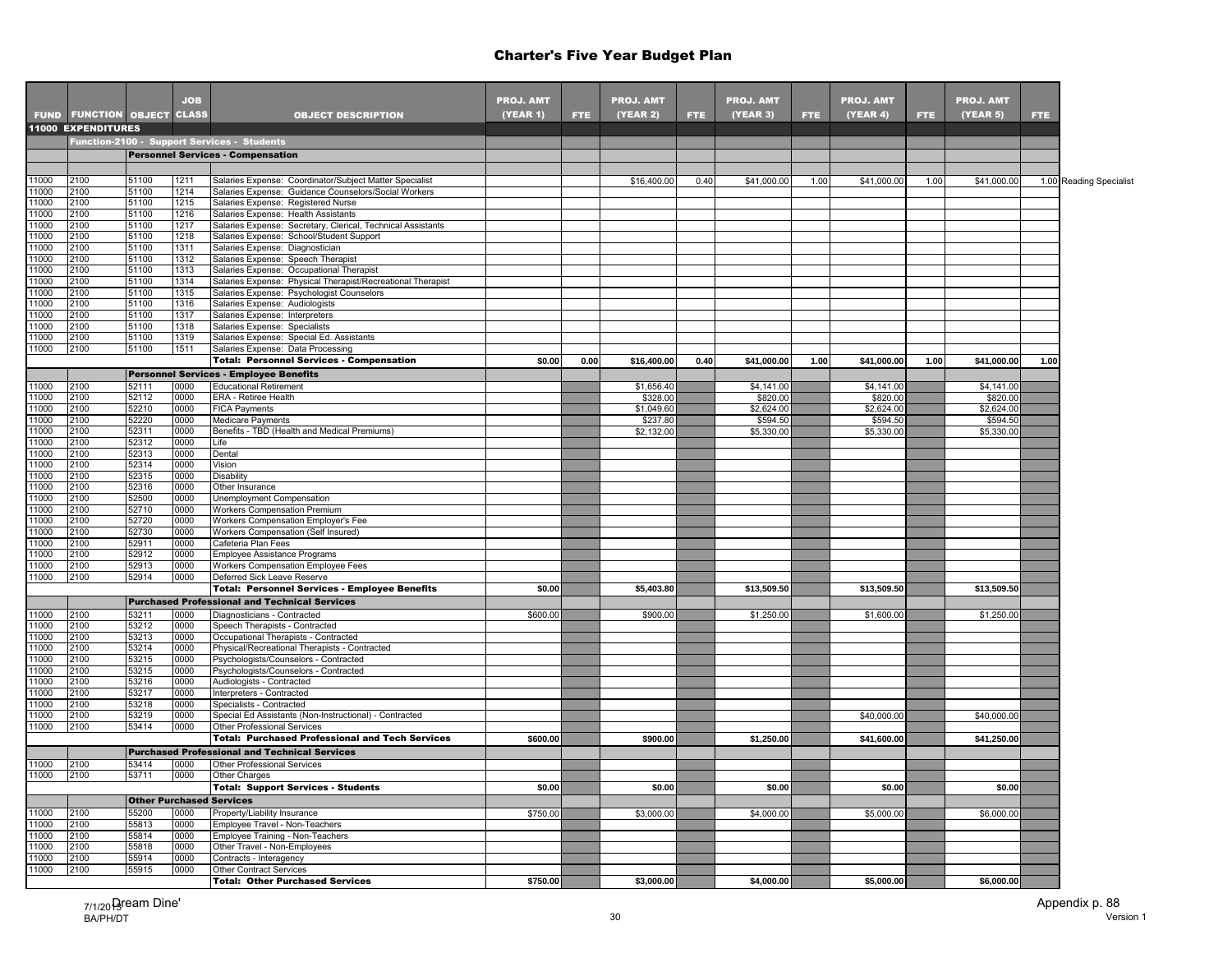|                |                                   |                                 | <b>JOB</b>   |                                                                                                           | <b>PROJ. AMT</b> |      | <b>PROJ. AMT</b> |            | <b>PROJ. AMT</b> |      | <b>PROJ. AMT</b> |      | <b>PROJ. AMT</b> |            |
|----------------|-----------------------------------|---------------------------------|--------------|-----------------------------------------------------------------------------------------------------------|------------------|------|------------------|------------|------------------|------|------------------|------|------------------|------------|
|                | <b>FUND FUNCTION OBJECT CLASS</b> |                                 |              | <b>OBJECT DESCRIPTION</b>                                                                                 | (YEAR 1)         | FTE. | (YEAR 2)         | <b>FTE</b> | <b>(YEAR 3)</b>  | FTE. | (YEAR 4)         | FTE. | (YEAR 5)         | <b>FTE</b> |
|                | <b>11000 EXPENDITURES</b>         |                                 |              |                                                                                                           |                  |      |                  |            |                  |      |                  |      |                  |            |
|                |                                   | <b>Supplies</b>                 |              |                                                                                                           |                  |      |                  |            |                  |      |                  |      |                  |            |
| 11000          | 2100                              | 56113                           | 0000         | Software                                                                                                  |                  |      |                  |            |                  |      |                  |      |                  |            |
| 11000          | 2100                              | 56118                           | 0000         | General Supplies and Materials                                                                            |                  |      | \$1,000.00       |            | \$1,500.00       |      | \$1,750.00       |      | \$1,500.00       |            |
|                |                                   |                                 |              | <b>Total: Supplies</b>                                                                                    | \$0.00           |      | \$1,000.00       |            | \$1,500.00       |      | \$1,750.00       |      | \$1,500.00       |            |
|                |                                   | <b>Property</b>                 |              |                                                                                                           |                  |      |                  |            |                  |      |                  |      |                  |            |
| 11000          | 2100                              | 57331                           | 0000         | Fixed Assets (more than \$5,000)                                                                          |                  |      |                  |            |                  |      |                  |      |                  |            |
| 11000          | 2100                              | 57332                           | 0000         | Supply Assets (\$5,000 or less)<br><b>Total: Property</b>                                                 | \$0.00           |      | \$0.00           |            | \$0.00           |      | \$0.00           |      | \$0.00           |            |
|                |                                   |                                 |              |                                                                                                           |                  |      |                  |            |                  |      |                  |      |                  |            |
| 11000 2100     |                                   |                                 |              | <b>TOTAL: SUPPORT SERVICES - STUDENTS</b>                                                                 | \$1,350.00       | 0.00 | \$26,703.80      | 0.40       | \$61,259.50      | 1.00 | \$102,859.50     | 1.00 | \$103,259.50     | 1.00       |
|                |                                   |                                 |              | unction-2200 - Support Services - Instruction                                                             |                  |      |                  |            |                  |      |                  |      |                  |            |
|                |                                   |                                 |              | <b>Personnel Services - Compensation</b>                                                                  |                  |      |                  |            |                  |      |                  |      |                  |            |
| 11000          | 2200                              | 51100                           | 1211         | Salaries Expense: Coordinator/Subject Matter Specialist                                                   |                  |      |                  |            |                  |      |                  |      |                  |            |
| 11000<br>11000 | 2200                              | 51100<br>51100                  | 1212         | Salaries Expense: Library/Media Specialist                                                                |                  |      |                  |            |                  |      |                  |      |                  |            |
| 11000          | 2200<br>2200                      | 51100                           | 1213<br>1217 | Salaries Expense: Library/Media Assistants<br>Salaries Expense: Secretary, Clerical, Technical Assistants |                  |      |                  |            |                  |      |                  |      |                  |            |
| 11000          | 2200                              | 51100                           | 1511         | Salaries Expense: Data Processing                                                                         |                  |      |                  |            |                  |      |                  |      |                  |            |
|                |                                   |                                 |              | <b>Total: Support Services - Instruction</b>                                                              | \$0.00           | 0.00 | \$0.00           | 0.00       | \$0.00           | 0.00 | \$0.00           | 0.00 | \$0.00           | 0.00       |
|                |                                   |                                 |              | <b>Personnel Services - Employee Benefits</b>                                                             |                  |      |                  |            |                  |      |                  |      |                  |            |
| 11000          | 2200                              | 52111                           | 0000         | <b>Educational Retirement</b>                                                                             |                  |      |                  |            |                  |      |                  |      |                  |            |
| 11000          | 2200                              | 52112                           | 0000         | ERA - Retiree Health                                                                                      |                  |      |                  |            |                  |      |                  |      |                  |            |
| 11000          | 2200                              | 52210                           | 0000         | <b>FICA Payments</b>                                                                                      |                  |      |                  |            |                  |      |                  |      |                  |            |
| 11000          | 2200                              | 52220                           | 0000         | Medicare Payments                                                                                         |                  |      |                  |            |                  |      |                  |      |                  |            |
| 11000          | 2200                              | 52311                           | 0000         | Health and Medical Premiums                                                                               |                  |      |                  |            |                  |      |                  |      |                  |            |
| 11000          | 2200                              | 52312                           | 0000         | Life                                                                                                      |                  |      |                  |            |                  |      |                  |      |                  |            |
| 11000          | 2200                              | 52313                           | 0000         | Dental                                                                                                    |                  |      |                  |            |                  |      |                  |      |                  |            |
| 11000          | 2200                              | 52314                           | 0000         | Vision                                                                                                    |                  |      |                  |            |                  |      |                  |      |                  |            |
| 11000          | 2200                              | 52315                           | 0000         | Disability                                                                                                |                  |      |                  |            |                  |      |                  |      |                  |            |
| 11000          | 2200                              | 52316                           | 0000         | Other Insurance                                                                                           |                  |      |                  |            |                  |      |                  |      |                  |            |
| 11000<br>11000 | 2200<br>2200                      | 52500<br>52710                  | 0000<br>0000 | Unemployment Compensation<br>Workers Compensation Premium                                                 |                  |      |                  |            |                  |      |                  |      |                  |            |
| 11000          | 2200                              | 52720                           | 0000         | Workers Compensation Employer's Fee                                                                       |                  |      |                  |            |                  |      |                  |      |                  |            |
| 11000          | 2200                              | 52730                           | 0000         | Workers Compensation (Self Insured)                                                                       |                  |      |                  |            |                  |      |                  |      |                  |            |
| 11000          | 2200                              | 52911                           | 0000         | Cafeteria Plan Fees                                                                                       |                  |      |                  |            |                  |      |                  |      |                  |            |
| 11000          | 2200                              | 52912                           | 0000         | Employee Assistance Programs                                                                              |                  |      |                  |            |                  |      |                  |      |                  |            |
| 11000          | 2200                              | 52913                           | 0000         | Workers Compensation Employee Fees                                                                        |                  |      |                  |            |                  |      |                  |      |                  |            |
| 11000          | 2200                              | 52914                           | 0000         | Deferred Sick Leave Reserve                                                                               |                  |      |                  |            |                  |      |                  |      |                  |            |
|                |                                   |                                 |              | <b>Total: Personnel Services - Employee Benefits</b>                                                      | \$0.00           |      | \$0.00           |            | \$0.00           |      | \$0.00           |      | \$0.00           |            |
|                |                                   |                                 |              | <b>Purchased Professional and Technical Services</b>                                                      |                  |      |                  |            |                  |      |                  |      |                  |            |
| 11000          | 2200                              | 53414                           | 0000         | <b>Other Professional Services</b>                                                                        |                  |      |                  |            |                  |      |                  |      |                  |            |
| 11000          | 2200                              | 53711                           | 0000         | Other Charges                                                                                             |                  |      |                  |            |                  |      |                  |      |                  |            |
|                |                                   |                                 |              | <b>Total: Purchased Professional and Tech Services</b>                                                    | \$0.00           |      | \$0.00           |            | \$0.00           |      | \$0.00           |      | \$0.00           |            |
|                |                                   | <b>Other Purchased Services</b> |              |                                                                                                           |                  |      |                  |            |                  |      |                  |      |                  |            |
| 11000          | 2200                              | 55813                           | 0000         | Employee Travel - Non-Teachers                                                                            |                  |      |                  |            |                  |      |                  |      |                  |            |
| 11000          | 2200                              | 55814                           | 0000         | Employee Training - Non-Teachers                                                                          |                  |      |                  |            |                  |      |                  |      |                  |            |
| 1000           | 2200                              | 55818                           | 0000         | Other Travel - Non-Employees                                                                              |                  |      |                  |            |                  |      |                  |      |                  |            |
| 11000          | 2200                              | 55914                           | 0000         | Contracts - Interagency                                                                                   |                  |      |                  |            |                  |      |                  |      |                  |            |
| 11000          | 2200                              | 55915                           | 0000         | Other Contract Services                                                                                   |                  |      |                  |            |                  |      |                  |      |                  |            |
|                |                                   |                                 |              | <b>Total: Other Purchased Services</b>                                                                    | \$0.00           |      | \$0.00           |            | \$0.00           |      | \$0.00           |      | \$0.00           |            |
|                |                                   | <b>Supplies</b>                 |              |                                                                                                           |                  |      |                  |            |                  |      |                  |      |                  |            |
| 11000          | 2200                              | 56113                           | 0000         | Software                                                                                                  |                  |      |                  |            |                  |      |                  |      |                  |            |
| 11000          | 2200                              | 56114                           | 0000         | Library And Audio-Visual                                                                                  |                  |      |                  |            |                  |      |                  |      |                  |            |
| 11000          | 2200                              | 56118                           | 0000         | General Supplies and Materials                                                                            | \$0.00           |      | \$0.00           |            | \$0.00           |      | \$0.00           |      | \$0.00           |            |
|                |                                   |                                 |              | <b>Total: Supplies</b>                                                                                    |                  |      |                  |            |                  |      |                  |      |                  |            |
|                |                                   | <b>Property</b>                 |              |                                                                                                           |                  |      |                  |            |                  |      |                  |      |                  |            |
| 11000          | 2200                              | 57331                           | 0000         | Fixed Assets (more than \$5,000)                                                                          |                  |      |                  |            |                  |      |                  |      |                  |            |
| 11000          | 2200                              | 57332                           | 0000         | Supply Assets (\$5,000 or less)<br><b>Total: Property</b>                                                 |                  |      |                  |            |                  |      |                  |      | \$0.00           |            |
|                |                                   |                                 |              |                                                                                                           | \$0.00           |      | \$0.00           |            | \$0.00           |      | \$0.00           |      |                  |            |
|                | 11000 2200                        |                                 |              | <b>TOTAL: SUPPORT SERVICES - INSTRUCTION</b>                                                              | \$0.00           | 0.00 | \$0.00           | 0.00       | \$0.00           | 0.00 | \$0.00           | 0.00 | \$0.00           | 0.00       |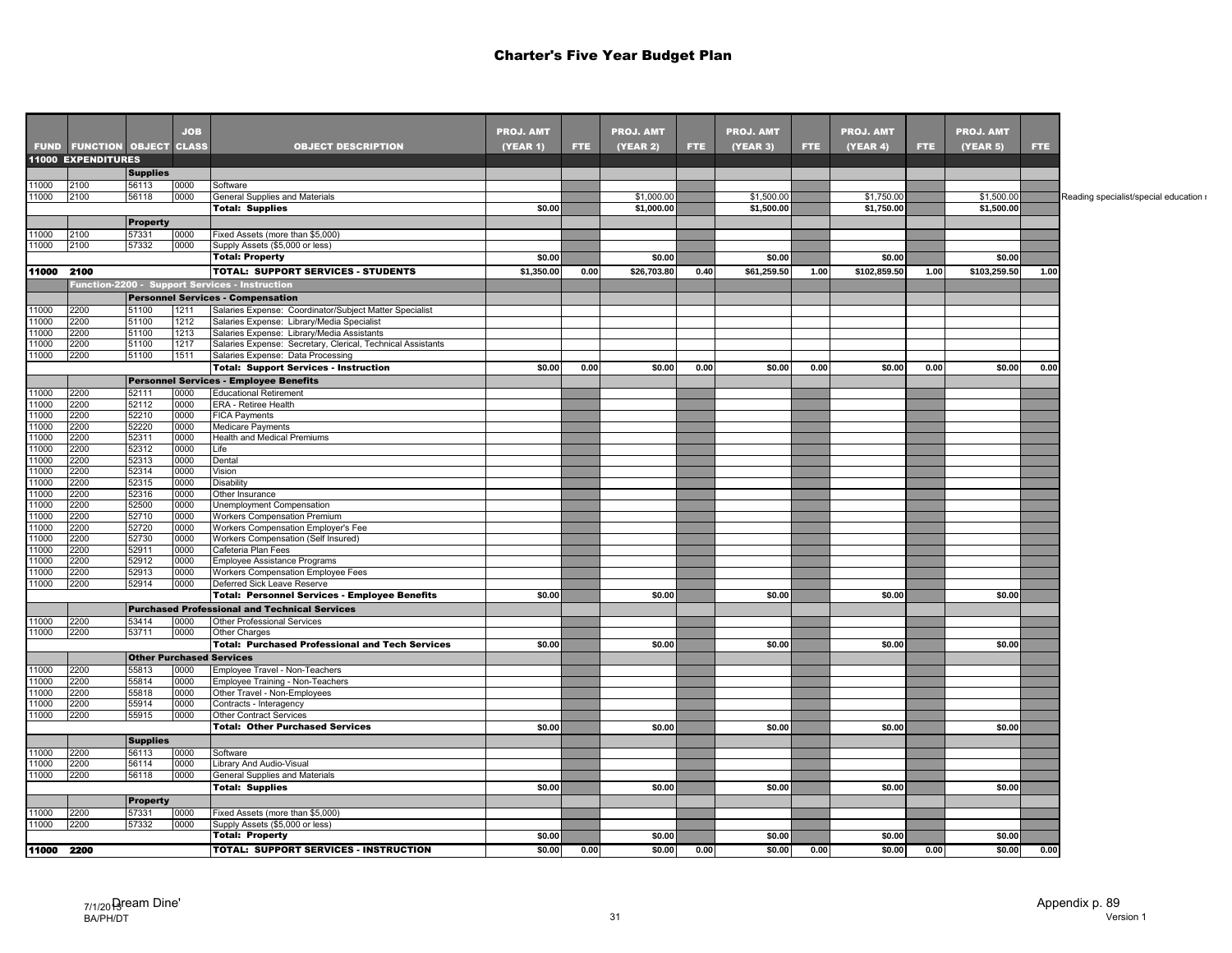|               |                                        |                                 | <b>JOB</b>   |                                                                                                                        | <b>PROJ. AMT</b> |      | <b>PROJ. AMT</b> |      | <b>PROJ. AMT</b> |      | <b>PROJ. AMT</b> |      | <b>PROJ. AMT</b> |      |                                         |
|---------------|----------------------------------------|---------------------------------|--------------|------------------------------------------------------------------------------------------------------------------------|------------------|------|------------------|------|------------------|------|------------------|------|------------------|------|-----------------------------------------|
|               | <b>FUND FUNCTION OBJECT CLASS</b>      |                                 |              | <b>OBJECT DESCRIPTION</b>                                                                                              | (YEAR 1)         | FTE. | (YEAR 2)         | FTE. | (YEAR 3)         | FTE. | (YEAR 4)         | FTE. | (YEAR 5)         | FTE. |                                         |
|               | <b>11000 EXPENDITURES</b>              |                                 |              |                                                                                                                        |                  |      |                  |      |                  |      |                  |      |                  |      |                                         |
|               | Function-2300 - General Administration |                                 |              |                                                                                                                        |                  |      |                  |      |                  |      |                  |      |                  |      |                                         |
|               |                                        |                                 |              | <b>Personnel Services - Compensation</b>                                                                               |                  |      |                  |      |                  |      |                  |      |                  |      |                                         |
| 11000         | 2300                                   | 51100                           | 1113         | Salaries Expense: Administrative Associates                                                                            |                  |      |                  |      |                  |      |                  |      |                  |      |                                         |
| 11000         | 2300                                   | 51100                           | 1114         | Salaries Expense: Administrative Assistants                                                                            |                  |      |                  |      |                  |      |                  |      |                  |      |                                         |
| 1000          | 2300                                   | 51100                           | 1217         | Salaries Expense: Secretary, Clerical, Technical Assistants                                                            |                  |      |                  |      |                  |      |                  |      |                  |      |                                         |
| 11000         | 2300                                   | 51100                           | 1511         | Salaries Expense: Data Processing                                                                                      |                  |      |                  |      |                  |      |                  |      |                  |      |                                         |
|               |                                        |                                 |              | <b>Total: Personnel Services - Compensation</b>                                                                        | \$0.00           | 0.00 | \$0.00           | 0.00 | \$0.00           | 0.00 | \$0.00           | 0.00 | \$0.00           | 0.00 |                                         |
|               |                                        |                                 |              | <b>Personnel Services - Employee Benefits</b>                                                                          |                  |      |                  |      |                  |      |                  |      |                  |      |                                         |
| 11000         | 2300                                   | 52111                           | 0000         | <b>Educational Retirement</b>                                                                                          |                  |      |                  |      |                  |      |                  |      |                  |      |                                         |
| 11000         | 2300                                   | 52112                           | 0000         | ERA - Retiree Health                                                                                                   |                  |      |                  |      |                  |      |                  |      |                  |      |                                         |
| 11000         | 2300                                   | 52210                           | 0000         | <b>FICA Payments</b>                                                                                                   |                  |      |                  |      |                  |      |                  |      |                  |      |                                         |
| 11000         | 2300                                   | 52220                           | 0000         | <b>Medicare Payments</b>                                                                                               |                  |      |                  |      |                  |      |                  |      |                  |      |                                         |
| 1000          | 2300                                   | 52311                           | 0000         | Health and Medical Premiums                                                                                            |                  |      |                  |      |                  |      |                  |      |                  |      |                                         |
| 11000         | 2300                                   | 52312                           | 0000         | Life                                                                                                                   |                  |      |                  |      |                  |      |                  |      |                  |      |                                         |
| 11000<br>1000 | 2300                                   | 52313                           | 0000         | Dental                                                                                                                 |                  |      |                  |      |                  |      |                  |      |                  |      |                                         |
| 11000         | 2300                                   | 52314                           | 0000<br>0000 | Vision                                                                                                                 |                  |      |                  |      |                  |      |                  |      |                  |      |                                         |
| 11000         | 2300<br>2300                           | 52315<br>52316                  | 0000         | Disability<br>Other Insurance                                                                                          |                  |      |                  |      |                  |      |                  |      |                  |      |                                         |
| 11000         | 2300                                   | 52500                           | 0000         | Unemployment Compensation                                                                                              |                  |      |                  |      |                  |      |                  |      |                  |      |                                         |
| 11000         | 2300                                   | 52710                           | 0000         | Workers Compensation Premium                                                                                           |                  |      |                  |      |                  |      |                  |      |                  |      |                                         |
| 11000         | 2300                                   | 52720                           | 0000         | Workers Compensation Employer's Fee                                                                                    |                  |      |                  |      |                  |      |                  |      |                  |      |                                         |
| 11000         | 2300                                   | 52730                           | 0000         | Workers Compensation (Self Insured)                                                                                    |                  |      |                  |      |                  |      |                  |      |                  |      |                                         |
| 11000         | 2300                                   | 52911                           | 0000         | Cafeteria Plan Fees                                                                                                    |                  |      |                  |      |                  |      |                  |      |                  |      |                                         |
| 11000         | 2300                                   | 52912                           | 0000         | Employee Assistance Programs                                                                                           |                  |      |                  |      |                  |      |                  |      |                  |      |                                         |
| 1000          | 2300                                   | 52913                           | 0000         | Workers Compensation Employee Fees                                                                                     |                  |      |                  |      |                  |      |                  |      |                  |      |                                         |
| 11000         | 2300                                   | 52914                           | 0000         | Deferred Sick Leave Reserve                                                                                            |                  |      |                  |      |                  |      |                  |      |                  |      |                                         |
|               |                                        |                                 |              | <b>Total: Personnel Services - Employee Benefits</b>                                                                   | \$0.00           |      | \$0.00           |      | \$0.00           |      | \$0.00           |      | \$0.00           |      |                                         |
|               |                                        |                                 |              | <b>Purchased Professional and Technical Services</b>                                                                   |                  |      |                  |      |                  |      |                  |      |                  |      |                                         |
| 11000         | 2300                                   | 53411                           | 0000         | Auditing                                                                                                               |                  |      |                  |      |                  |      |                  |      |                  |      |                                         |
| 11000         | 2300                                   | 53412                           | 0000         | <b>Bond/Board Elections</b>                                                                                            |                  |      |                  |      |                  |      |                  |      |                  |      |                                         |
| 11000         | 2300                                   | 53413                           | 0000         | Legal                                                                                                                  |                  |      |                  |      |                  |      |                  |      |                  |      |                                         |
| 1000          | 2300                                   | 53414                           | 0000         | <b>Other Professional Services</b>                                                                                     |                  |      |                  |      | \$26,000.00      |      | \$27,000.00      |      | \$27,972.00      |      | IT coordinator                          |
| 11000         | 2300                                   | 53711                           | 0000         | <b>Other Charges</b>                                                                                                   |                  |      |                  |      |                  |      |                  |      |                  |      |                                         |
|               |                                        |                                 |              | <b>Total: Purchased Professional and Tech Services</b>                                                                 | \$0.00           |      | \$0.00           |      | \$26,000.00      |      | \$27,000.00      |      | \$27,972.00      |      |                                         |
|               |                                        | <b>Other Purchased Services</b> |              |                                                                                                                        |                  |      |                  |      |                  |      |                  |      |                  |      |                                         |
| 11000         | 2300                                   | 55400                           | 0000         | Advertising                                                                                                            |                  |      | \$300.00         |      | \$500.00         |      | \$500.00         |      | \$500.00         |      | Employment notifications, enrollment?   |
| 11000         | 2300                                   | 55811                           | 0000         | <b>Board Travel</b>                                                                                                    |                  |      |                  |      |                  |      |                  |      |                  |      |                                         |
| 11000<br>1000 | 2300<br>2300                           | 55812<br>55813                  | 0000<br>0000 | <b>Board Training</b><br>Employee Travel - Non-Teachers                                                                | \$1,000.00       |      | \$1,250.00       |      | \$1,500.00       |      | \$1,500.00       |      | \$1,500.00       |      | State required trainiing (cost estimate |
| 11000         | 2300                                   | 55814                           | 0000         | Employee Training - Non-Teachers                                                                                       |                  |      |                  |      |                  |      |                  |      |                  |      |                                         |
| 11000         | 2300                                   | 55818                           | 0000         | Other Travel - Non-Employees                                                                                           |                  |      |                  |      |                  |      |                  |      |                  |      |                                         |
| 11000         | 2300                                   | 55914                           | 0000         | Contracts - Interagency                                                                                                |                  |      |                  |      |                  |      |                  |      |                  |      |                                         |
| 1000          | 2300                                   | 55915                           | 0000         | <b>Other Contract Services</b>                                                                                         |                  |      |                  |      |                  |      |                  |      |                  |      |                                         |
|               |                                        |                                 |              | <b>Total: Other Purchased Services</b>                                                                                 | \$1.000.00       |      | \$1.550.00       |      | \$2.000.00       |      | \$2.000.00       |      | \$2.000.00       |      |                                         |
|               |                                        | <b>Supplies</b>                 |              |                                                                                                                        |                  |      |                  |      |                  |      |                  |      |                  |      |                                         |
| 1000          | 2300                                   | 56113                           | 0000         | Software                                                                                                               | \$400.00         |      | \$500.00         |      | \$1,000.00       |      | \$750.00         |      | \$750.00         |      | Software for IT                         |
| 1000          | 2300                                   | 56115                           | 0000         | <b>Board Expenses</b>                                                                                                  | \$200.00         |      | \$250.00         |      | \$300.00         |      | \$300.00         |      | \$300.00         |      | Meeting supplies                        |
| 11000         | 2300                                   | 56118                           | 0000         | General Supplies and Materials                                                                                         |                  |      | \$1,500.00       |      | \$1,500.00       |      | \$2,000.00       |      | \$2,000.00       |      | Office supplies, paper, staplers, pens, |
|               |                                        |                                 |              | <b>Total: Supplies</b>                                                                                                 | \$600.00         |      | \$2,250.00       |      | \$2,800.00       |      | \$3,050.00       |      | \$3,050.00       |      |                                         |
|               |                                        | <b>Property</b>                 |              |                                                                                                                        |                  |      |                  |      |                  |      |                  |      |                  |      |                                         |
| 1000          | 2300                                   | 57331                           | 0000         | Fixed Assets (more than \$5,000)                                                                                       |                  |      |                  |      |                  |      |                  |      |                  |      |                                         |
| 11000         | 2300                                   | 57332                           | 0000         | Supply Assets (\$5,000 or less)                                                                                        | \$1,500.00       |      | \$1,000.00       |      | \$1,000.00       |      | \$800.00         |      | \$750.00         |      | Server cost, mainitenance, updates      |
|               |                                        |                                 |              | <b>Total: Property</b>                                                                                                 | \$1,500.00       |      | \$1,000.00       |      | \$1,000.00       |      | \$800.00         |      | \$750.00         |      |                                         |
| 11000         | 2300                                   |                                 |              | <b>TOTAL: GENERAL ADMINISTRATION</b>                                                                                   | \$3,100.00       | 0.00 | \$4,800.00       | 0.00 | \$31,800.00      | 0.00 | \$32,850.00      | 0.00 | \$33,772.00      | 0.00 |                                         |
|               |                                        |                                 |              |                                                                                                                        |                  |      |                  |      |                  |      |                  |      |                  |      |                                         |
|               | Function-2400 - School Administration  |                                 |              |                                                                                                                        |                  |      |                  |      |                  |      |                  |      |                  |      |                                         |
|               |                                        |                                 |              | <b>Personnel Services - Compensation</b>                                                                               |                  |      |                  |      |                  |      |                  |      |                  |      |                                         |
| 11000         | 2400                                   | 51100                           | 1112         | Salaries Expense: Principal                                                                                            | \$65,000.00      | 1.00 | \$65,000.00      | 1.00 | \$65,000.00      | 1.00 | \$65,000.00      | 1.00 | \$65,000.00      | 1.00 |                                         |
| 11000<br>1000 | 2400<br>2400                           | 51100<br>51100                  | 1211<br>1217 | Salaries Expense: Coordinator/Subject Matter Specialist<br>Salaries Expense: Secretary, Clerical, Technical Assistants |                  |      |                  |      |                  |      |                  |      |                  |      |                                         |
| 11000         | 2400                                   | 51100                           | 1511         | Salaries Expense: Data Processing                                                                                      |                  |      |                  |      |                  |      |                  |      |                  |      |                                         |
|               |                                        |                                 |              | <b>Total: Personnel Services - Compensation</b>                                                                        | \$65,000.00      | 1.00 | \$65,000.00      | 1.00 | \$65,000.00      | 1.00 | \$65,000.00      | 1.00 | \$65,000.00      | 1.00 |                                         |
|               |                                        |                                 |              |                                                                                                                        |                  |      |                  |      |                  |      |                  |      |                  |      |                                         |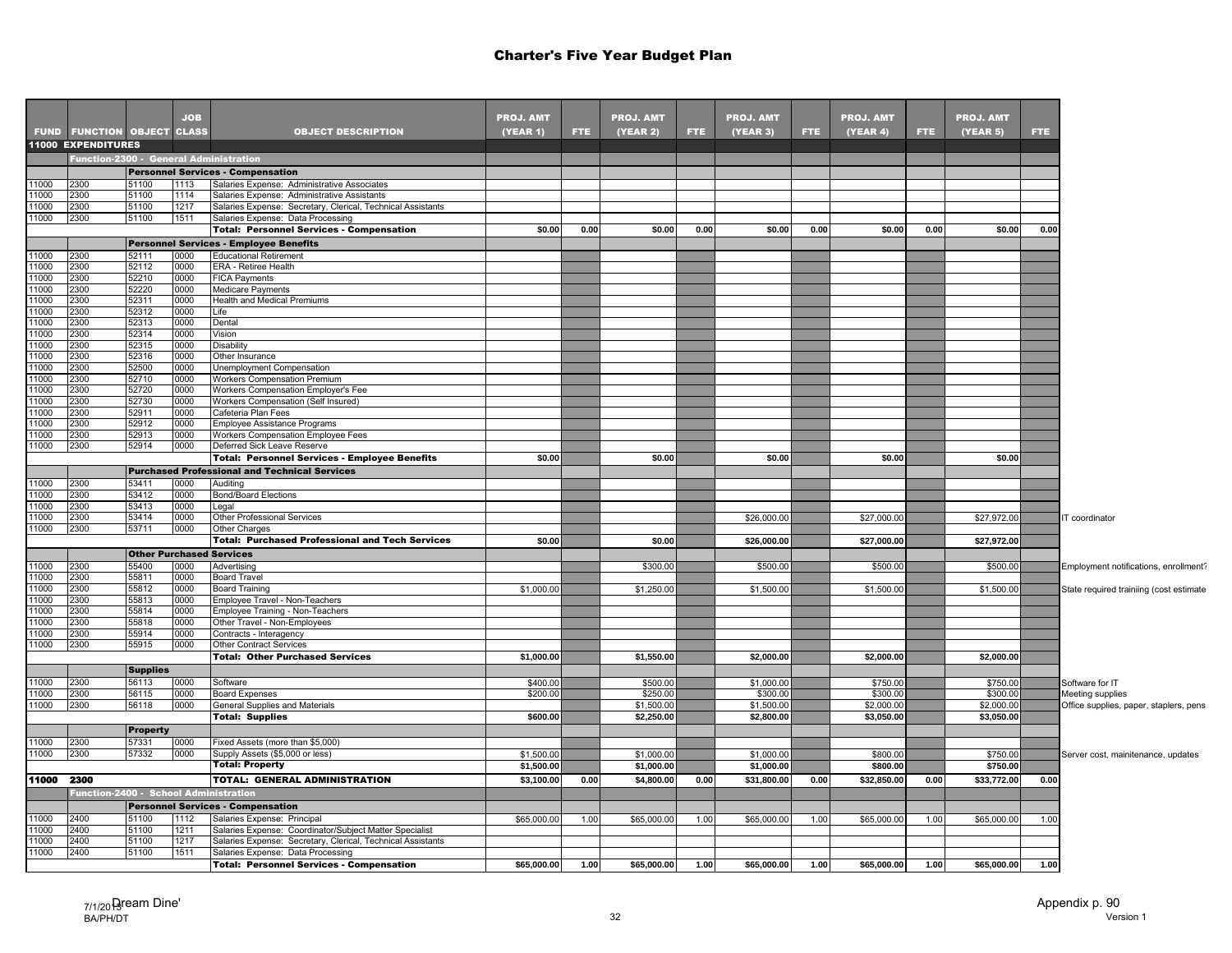|                |                                        |                                 | <b>JOB</b>   |                                                                            | <b>PROJ. AMT</b>         |      | <b>PROJ. AMT</b>         |      | <b>PROJ. AMT</b>         |      | <b>PROJ. AMT</b>         |      | <b>PROJ. AMT</b>         |            |                                         |
|----------------|----------------------------------------|---------------------------------|--------------|----------------------------------------------------------------------------|--------------------------|------|--------------------------|------|--------------------------|------|--------------------------|------|--------------------------|------------|-----------------------------------------|
|                | <b>FUND FUNCTION OBJECT CLASS</b>      |                                 |              | <b>OBJECT DESCRIPTION</b>                                                  | (YEAR 1)                 | FTE. | (YEAR 2)                 | FTE. | <b>(YEAR 3)</b>          | FTE. | (YEAR 4)                 | FTE. | (YEAR 5)                 | <b>FTE</b> |                                         |
|                | 11000 EXPENDITURES                     |                                 |              |                                                                            |                          |      |                          |      |                          |      |                          |      |                          |            |                                         |
|                |                                        |                                 |              | <b>Personnel Services - Employee Benefits</b>                              |                          |      |                          |      |                          |      |                          |      |                          |            |                                         |
| 11000          | 2400                                   | 52111                           | 0000         | <b>Educational Retirement</b>                                              |                          |      |                          |      |                          |      |                          |      |                          |            |                                         |
| 11000          | 2400                                   | 52112                           | 0000         | ERA - Retiree Health                                                       | \$6,565.00<br>\$1,300.00 |      | \$6,565.00<br>\$1,300.00 |      | \$6,565.00<br>\$1,300.00 |      | \$6,565.00<br>\$1,300.00 |      | \$6,565.00<br>\$1,300.00 |            |                                         |
| 11000          | 2400                                   | 52210                           | 0000         | <b>FICA Payments</b>                                                       | \$4,160.00               |      | \$4,160.00               |      | \$4,160.00               |      | \$4,160.00               |      | \$4,160.00               |            |                                         |
| 11000          | 2400                                   | 52220                           | 0000         | Medicare Payments                                                          | \$942.50                 |      | \$942.50                 |      | \$942.50                 |      | \$942.50                 |      | \$942.50                 |            |                                         |
| 11000          | 2400                                   | 52311                           | 0000         | Health and Medical Premiums                                                | \$8,450.00               |      | \$8,450.00               |      | \$8,450.00               |      | \$8,450.00               |      | \$8,450.00               |            |                                         |
| 11000          | 2400                                   | 52312                           | 0000         | Life                                                                       |                          |      |                          |      |                          |      |                          |      |                          |            |                                         |
| 11000          | 2400                                   | 52313                           | 0000         | Dental                                                                     |                          |      |                          |      |                          |      |                          |      |                          |            |                                         |
| 11000          | 2400                                   | 52314                           | 0000         | Vision                                                                     |                          |      |                          |      |                          |      |                          |      |                          |            |                                         |
| 11000          | 2400                                   | 52315                           | 0000         | <b>Disability</b>                                                          |                          |      |                          |      |                          |      |                          |      |                          |            |                                         |
| 11000          | 2400                                   | 52316                           | 0000         | Other Insurance                                                            |                          |      |                          |      |                          |      |                          |      |                          |            |                                         |
| 11000<br>11000 | 2400                                   | 52500                           | 0000         | Unemployment Compensation                                                  |                          |      |                          |      |                          |      |                          |      |                          |            |                                         |
| 11000          | 2400<br>2400                           | 52710<br>52720                  | 0000<br>0000 | <b>Workers Compensation Premium</b><br>Workers Compensation Employer's Fee |                          |      |                          |      |                          |      |                          |      |                          |            |                                         |
| 11000          | 2400                                   | 52730                           | 0000         | <b>Workers Compensation (Self Insured)</b>                                 |                          |      |                          |      |                          |      |                          |      |                          |            |                                         |
| 11000          | 2400                                   | 52911                           | 0000         | Cafeteria Plan Fees                                                        |                          |      |                          |      |                          |      |                          |      |                          |            |                                         |
| 11000          | 2400                                   | 52912                           | 0000         | Employee Assistance Programs                                               |                          |      |                          |      |                          |      |                          |      |                          |            |                                         |
| 11000          | 2400                                   | 52913                           | 0000         | Workers Compensation Employee Fees                                         |                          |      |                          |      |                          |      |                          |      |                          |            |                                         |
| 11000          | 2400                                   | 52914                           | 0000         | Deferred Sick Leave Reserve                                                |                          |      |                          |      |                          |      |                          |      |                          |            |                                         |
|                |                                        |                                 |              | <b>Total: Personnel Services - Employee Benefits</b>                       | \$21,417.50              |      | \$21,417.50              |      | \$21,417.50              |      | \$21,417.50              |      | \$21,417.50              |            |                                         |
|                |                                        |                                 |              | <b>Purchased Professional and Technical Services</b>                       |                          |      |                          |      |                          |      |                          |      |                          |            |                                         |
| 11000          | 2400                                   | 53414                           | 0000         | Other Professional Services                                                |                          |      |                          |      |                          |      |                          |      |                          |            |                                         |
| 11000          | 2400                                   | 53711                           | 0000         | Other Charges                                                              |                          |      |                          |      |                          |      |                          |      |                          |            |                                         |
|                |                                        |                                 |              |                                                                            |                          |      |                          |      |                          |      |                          |      |                          |            |                                         |
|                |                                        |                                 |              | <b>Total: Purchased Professional and Technical Services</b>                | \$0.00                   |      | \$0.00                   |      | \$0.00                   |      | \$0.00                   |      | \$0.00                   |            |                                         |
|                |                                        | <b>Other Purchased Services</b> |              |                                                                            |                          |      |                          |      |                          |      |                          |      |                          |            |                                         |
| 11000          | 2400                                   | 55813                           | 0000         | Employee Travel - Non-Teachers                                             | \$600.00                 |      | \$800.00                 |      | \$900.00                 |      | \$900.00                 |      | \$900.00                 |            | In state travel for meetings            |
| 11000          | 2400                                   | 55814                           | 0000         | Employee Training - Non-Teachers                                           | \$450.00                 |      | \$1,000.00               |      | \$1,250.00               |      | \$1,500.00               |      | \$1,500.00               |            | Professional development                |
| 11000          | 2400                                   | 55914                           | 0000         | Contracts - Interagency                                                    |                          |      |                          |      |                          |      |                          |      |                          |            |                                         |
| 11000          | 2400                                   | 55915                           | 0000         | Other Contract Services                                                    | \$1,000.00               |      | \$11,000.00              |      | \$15,000.00              |      | \$17,000.00              |      | \$18,000.00              |            | Cell phone service, starting year 2 - s |
|                |                                        |                                 |              | <b>Total: Other Purchased Services</b>                                     | \$2,050.00               |      | \$12,800.00              |      | \$17,150.00              |      | \$19,400.00              |      | \$20,400.00              |            |                                         |
|                |                                        | <b>Supplies</b>                 |              |                                                                            |                          |      |                          |      |                          |      |                          |      |                          |            |                                         |
| 11000          | 2400                                   | 56113                           | 0000         | Software                                                                   |                          |      |                          |      |                          |      |                          |      |                          |            |                                         |
| 11000          | 2400                                   | 56118                           | 0000         | General Supplies and Materials                                             |                          |      |                          |      |                          |      |                          |      |                          |            |                                         |
|                |                                        |                                 |              | <b>Total: Supplies</b>                                                     | \$0.00                   |      | \$0.00                   |      | \$0.00                   |      | \$0.00                   |      | \$0.00                   |            |                                         |
|                |                                        | <b>Property</b>                 |              |                                                                            |                          |      |                          |      |                          |      |                          |      |                          |            |                                         |
| 11000          | 2400                                   | 57331                           | 0000         | Fixed Assets (more than \$5,000)                                           |                          |      |                          |      |                          |      |                          |      |                          |            |                                         |
| 11000          | 2400                                   | 57332                           | 0000         | Supply Assets (\$5,000 or less)                                            | \$2,000.00               |      | \$750.00                 |      | \$750.00                 |      | \$750.00                 |      | \$500.00                 |            | Computer cost, maintenance, upgrade     |
|                |                                        |                                 |              | <b>Total: Property</b>                                                     | \$2,000.00               |      | \$750.00                 |      | \$750.00                 |      | \$750.00                 |      | \$500.00                 |            |                                         |
| 11000 2400     |                                        |                                 |              | TOTAL: SCHOOL ADMINISTRATION                                               | \$90,467.50              | 1.00 | \$99,967.50              | 1.00 | \$104,317.50             | 1.00 | \$106,567.50             | 1.00 | \$107,317.50             | 1.00       |                                         |
|                | Function-2500 - Central Services       |                                 |              |                                                                            |                          |      |                          |      |                          |      |                          |      |                          |            |                                         |
|                |                                        |                                 |              | <b>Personnel Services - Compensation</b>                                   |                          |      |                          |      |                          |      |                          |      |                          |            |                                         |
| 11000          | 2500                                   | 51100                           | 1113         | Salaries Expense: Administrative Associates                                |                          |      |                          |      |                          |      |                          |      |                          |            |                                         |
| 11000          | 2500                                   | 51100                           | 1114         | Salaries Expense: Administrative Assistants                                |                          |      |                          |      |                          |      |                          |      |                          |            |                                         |
| 11000          | 2500                                   | 51100                           | 1115         | Salaries Expense: Assoc. Supt.-Fin./Business Manager                       | \$30,000.00              | 0.60 | \$50,000.00              | 1.00 | \$50,000.00              | 1.00 | \$50,000.00              | 1.00 | \$50,000.00              |            | 1.00 Finance director                   |
| 11000          | 2500                                   | 51100                           | 1217         | Salaries Expense: Secretary, Clerical, Technical Assistants                |                          |      |                          |      |                          |      |                          |      |                          |            |                                         |
| 11000          | 2500                                   | 51100                           | 1220         | Salaries Expense: Business Office Support                                  |                          |      |                          |      |                          |      |                          |      |                          |            |                                         |
| 11000          | 2500                                   | 51100                           | 1511         | Salaries Expense: Data Processing                                          |                          |      |                          |      |                          |      |                          |      |                          |            |                                         |
|                |                                        |                                 |              | <b>Total: Personnel Services - Compensation</b>                            | \$30,000.00              | 0.60 | \$50,000.00              | 1.00 | \$50,000.00              | 1.00 | \$50,000.00              | 1.00 | \$50,000.00              | 1.00       |                                         |
|                |                                        |                                 |              | <b>Personnel Services - Employee Benefits</b>                              |                          |      |                          |      |                          |      |                          |      |                          |            |                                         |
| 11000<br>11000 | 2500                                   | 52111                           | 0000         | <b>Educational Retirement</b>                                              | \$3,030.00               |      | \$5,050.00               |      | \$5,050.00               |      | \$5,050.00               |      | \$5,050.00               |            |                                         |
| 11000          | 2500<br>2500                           | 52112<br>52210                  | 0000<br>0000 | ERA - Retiree Health<br><b>FICA Payments</b>                               | \$600.00<br>\$1,920.00   |      | \$1,000.00<br>\$3,200.00 |      | \$1,000.00<br>\$3,200.00 |      | \$1,000.00<br>\$3,200.00 |      | \$1,000.00<br>\$3,200.00 |            |                                         |
| 11000          | 2500                                   | 52220                           | 0000         | Medicare Payments                                                          | \$435.00                 |      | \$725.00                 |      | \$725.00                 |      | \$725.00                 |      | \$725.00                 |            |                                         |
|                | 2500                                   | 52311                           | 0000         | Health and Medical Premiums                                                | \$3,900.00               |      | \$6,500.00               |      | \$6,500.00               |      | \$6,500.00               |      | \$6,500.00               |            |                                         |
| 11000<br>11000 | 2500                                   | 52312                           | 0000         | Life                                                                       |                          |      |                          |      |                          |      |                          |      |                          |            |                                         |
| 11000          | 2500                                   | 52313                           | 0000         | Dental                                                                     |                          |      |                          |      |                          |      |                          |      |                          |            |                                         |
|                | 2500                                   | 52314                           | 0000         | Vision                                                                     |                          |      |                          |      |                          |      |                          |      |                          |            |                                         |
| 11000<br>11000 | 2500                                   | 52315                           | 0000         | Disability                                                                 |                          |      |                          |      |                          |      |                          |      |                          |            |                                         |
| 11000          | 2500                                   | 52316                           | 0000         | Other Insurance                                                            |                          |      |                          |      |                          |      |                          |      |                          |            |                                         |
| 11000          | 2500                                   | 52500                           | 0000         | Unemployment Compensation                                                  |                          |      |                          |      |                          |      |                          |      |                          |            |                                         |
| 11000          | 2500                                   | 52710                           | 0000         | Workers Compensation Premium                                               |                          |      |                          |      |                          |      |                          |      |                          |            |                                         |
| 11000<br>11000 | 2500                                   | 52720                           | 0000         | Workers Compensation Employer's Fee                                        |                          |      |                          |      |                          |      |                          |      |                          |            |                                         |
| 11000          | 2500<br>2500                           | 52730<br>52911                  | 0000<br>0000 | Workers Compensation (Self Insured)<br>Cafeteria Plan Fees                 |                          |      |                          |      |                          |      |                          |      |                          |            |                                         |
| 11000          | 2500                                   | 52912                           | 0000         | Employee Assistance Programs                                               |                          |      |                          |      |                          |      |                          |      |                          |            |                                         |
| 11000          | 2500                                   | 52913                           | 0000         | Workers Compensation Employee Fees                                         |                          |      |                          |      |                          |      |                          |      |                          |            |                                         |
| 11000          | 2500<br>100 52914<br>7/1/20 Paream Din |                                 | 0000         | Deferred Sick Leave Reserve                                                |                          |      |                          |      |                          |      |                          |      |                          |            |                                         |
|                |                                        |                                 |              | <b>Total: Personnel Services - Employee Benefits</b>                       | \$9,885.00               |      | \$16,475.00              |      | \$16,475.00              |      | \$16,475.00              |      | \$16,475.00              |            | Appendix p. 91                          |
|                | BA/PH/DT                               |                                 |              |                                                                            |                          |      |                          |      |                          |      |                          |      |                          |            | Version 1                               |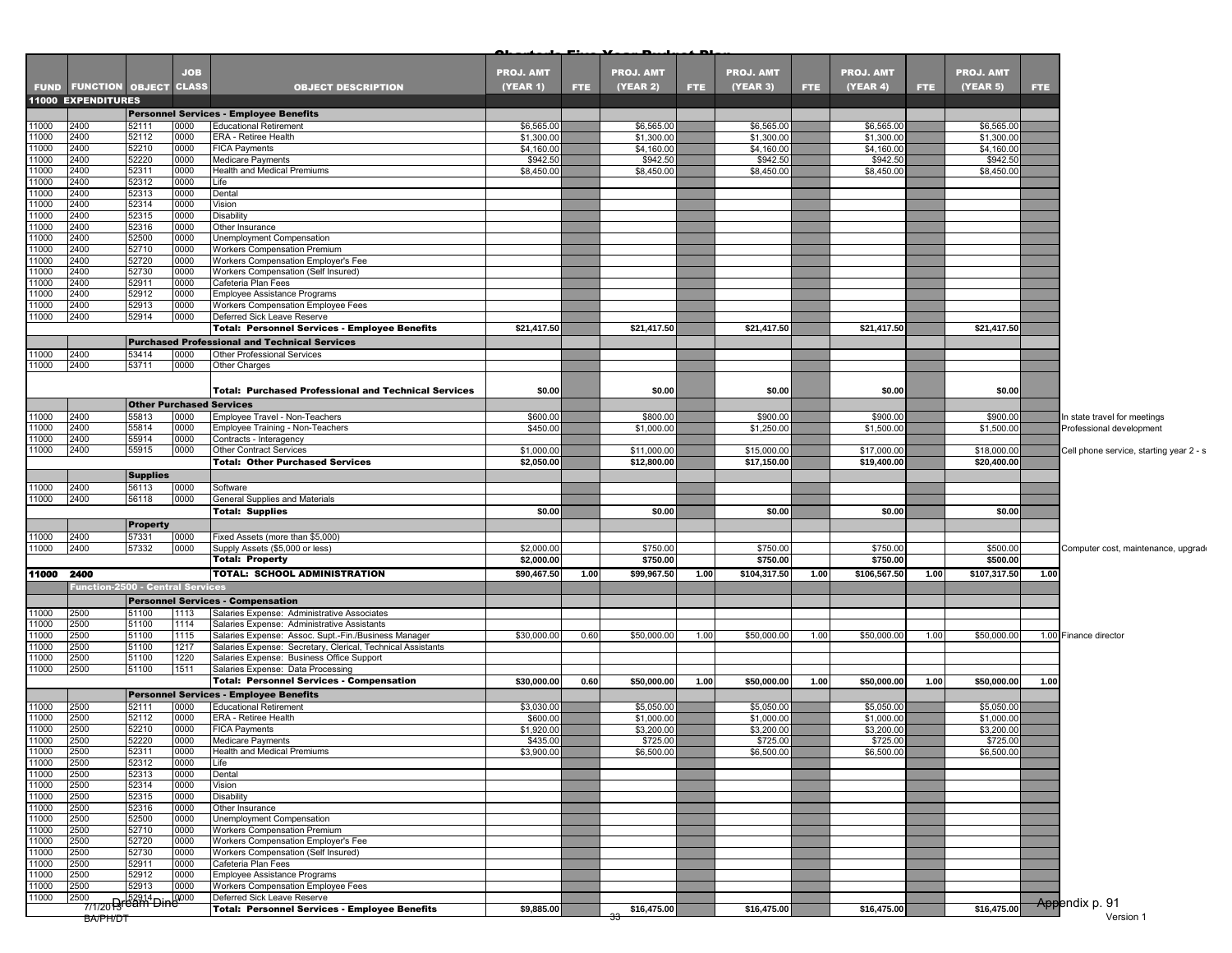|                |                                   |                 | <b>JOB</b>   |                                                                                            | <b>PROJ. AMT</b> |      | <b>PROJ. AMT</b> |      | <b>PROJ. AMT</b> |      | <b>PROJ. AMT</b> |      | <b>PROJ. AMT</b> |      |                                        |
|----------------|-----------------------------------|-----------------|--------------|--------------------------------------------------------------------------------------------|------------------|------|------------------|------|------------------|------|------------------|------|------------------|------|----------------------------------------|
|                | <b>FUND FUNCTION OBJECT CLASS</b> |                 |              | <b>OBJECT DESCRIPTION</b>                                                                  | <b>(YEAR 1)</b>  | FTE. | (YEAR 2)         | FTE. | (YEAR 3)         | FTE. | (YEAR 4)         | FTE. | (YEAR 5)         | FTE. |                                        |
|                | <b>11000 EXPENDITURES</b>         |                 |              |                                                                                            |                  |      |                  |      |                  |      |                  |      |                  |      |                                        |
|                |                                   |                 |              | <b>Purchased Professional and Technical Services</b>                                       |                  |      |                  |      |                  |      |                  |      |                  |      |                                        |
| 11000          | 2500                              | 53414           | 0000         | Other Professional Services                                                                |                  |      |                  |      |                  |      |                  |      |                  |      |                                        |
| 11000          | 2500                              | 53711           | 0000         | Other Charges                                                                              |                  |      |                  |      |                  |      |                  |      |                  |      |                                        |
|                |                                   |                 |              | <b>Total: Purchased Professional and Technical Services</b>                                | \$0.00           |      | \$0.00           |      | \$0.00           |      | \$0.00           |      | \$0.00           |      |                                        |
|                |                                   |                 |              | <b>Other Purchased Services</b>                                                            |                  |      |                  |      |                  |      |                  |      |                  |      |                                        |
| 11000          | 2500                              | 55400           | 0000         | Advertising                                                                                |                  |      |                  |      |                  |      |                  |      |                  |      |                                        |
| 11000          | 2500                              | 55813           | 0000         | Employee Travel - Non-Teachers                                                             | \$400.00         |      | \$700.00         |      | \$700.00         |      | \$800.00         |      | \$800.00         |      | In -state travel reimbursement         |
| 11000          | 2500                              | 55814           | 0000         | Employee Training - Non-Teachers                                                           | \$250.00         |      | \$1,000.00       |      | \$1,000.00       |      | \$1,000.00       |      | \$1,000.0        |      | Professional development               |
| 11000<br>11000 | 2500<br>2500                      | 55914<br>55915  | 0000<br>0000 | Contracts - Interagency<br>Other Contract Services                                         | \$1,000.0        |      | \$1,000.00       |      | \$1,000.00       |      | \$1,000.00       |      | \$1,000.0        |      | Cell phone services                    |
|                |                                   |                 |              | <b>Total: Other Purchased Services</b>                                                     | \$1,650.00       |      | \$2,700.00       |      | \$2,700.00       |      | \$2,800.00       |      | \$2,800.00       |      |                                        |
|                |                                   | <b>Supplies</b> |              |                                                                                            |                  |      |                  |      |                  |      |                  |      |                  |      |                                        |
| 11000          | 2500                              | 56113           | 0000         | Software                                                                                   | \$2,000.00       |      | \$1,000.00       |      | \$500.00         |      | \$500.00         |      | \$400.00         |      | Financial management software, upgr    |
| 11000          | 2500                              | 56118           | 0000         | General Supplies and Materials                                                             |                  |      | \$500.00         |      | \$750.00         |      | \$500.00         |      | \$400.00         |      | Calculator, envelopes, checks, etc.    |
|                |                                   |                 |              | <b>Total: Supplies</b>                                                                     | \$2,000.00       |      | \$1,500.00       |      | \$1,250.00       |      | \$1,000.00       |      | \$800.00         |      |                                        |
|                |                                   | <b>Property</b> |              |                                                                                            |                  |      |                  |      |                  |      |                  |      |                  |      |                                        |
| 11000          | 2500                              | 57331           | 0000         | Fixed Assets (more than \$5,000)                                                           |                  |      |                  |      |                  |      |                  |      |                  |      |                                        |
| 11000          | 2500                              | 57332           | 0000         | Supply Assets (\$5,000 or less)                                                            | \$2,500.0        |      | \$500.00         |      | \$1,000.00       |      | \$500.00         |      | \$750.00         |      | Computer, office furniture, cell phone |
|                |                                   |                 |              | <b>Total: Property</b>                                                                     | \$2,500.00       |      | \$500.00         |      | \$1,000.00       |      | \$500.00         |      | \$750.00         |      |                                        |
| 11000 2500     |                                   |                 |              | <b>TOTAL: CENTRAL SERVICES</b>                                                             | \$46,035.00      | 0.60 | \$71,175.00      | 1.00 | \$71,425.00      | 1.00 | \$70,775.00      | 1.00 | \$70,825.00      | 1.00 |                                        |
|                |                                   |                 |              | <b>Inction-2600 - Operation and Maintenance of Plant</b>                                   |                  |      |                  |      |                  |      |                  |      |                  |      |                                        |
| 11000          |                                   | 51100           | 1113         | <b>Personnel Services - Compensation</b>                                                   |                  |      |                  |      |                  |      |                  |      |                  |      |                                        |
| 11000          | 2600<br>2600                      | 51100           | 1114         | Salaries Expense: Administrative Associates<br>Salaries Expense: Administrative Assistants |                  |      |                  |      |                  |      |                  |      |                  |      |                                        |
| 11000          | 2600                              | 51100           | 1217         | Salaries Expense: Secretary, Clerical, Technical Assistants                                |                  |      |                  |      |                  |      |                  |      |                  |      |                                        |
| 11000          | 2600                              | 51100           | 1219         | Salaries Expense: Duty Personnel                                                           |                  |      |                  |      |                  |      |                  |      |                  |      |                                        |
| 11000          | 2600                              | 51100           | 1614         | Salaries Expense: Maintenance                                                              |                  |      |                  |      |                  |      |                  |      |                  |      |                                        |
| 11000          | 2600                              | 51100           | 1615         | Salaries Expense: Custodial                                                                |                  |      |                  |      |                  |      |                  |      |                  |      |                                        |
| 11000          | 2600                              | 51100           | 1623         | Salaries Expense: Crosswalk Guards<br><b>Total: Personnel Services - Compensation</b>      | \$0.00           | 0.00 | \$0.00           | 0.00 | \$0.00           | 0.00 | \$0.00           | 0.00 | \$0.00           | 0.00 |                                        |
|                |                                   |                 |              | <b>Personnel Services - Employee Benefits</b>                                              |                  |      |                  |      |                  |      |                  |      |                  |      |                                        |
| 11000          | 2600                              | 52111           | 0000         | <b>Educational Retirement</b>                                                              |                  |      |                  |      |                  |      |                  |      |                  |      |                                        |
| 11000          | 2600                              | 52112           | 0000         | ERA - Retiree Health                                                                       |                  |      |                  |      |                  |      |                  |      |                  |      |                                        |
| 11000          | 2600                              | 52210           | 0000         | <b>FICA Payments</b>                                                                       |                  |      |                  |      |                  |      |                  |      |                  |      |                                        |
| 11000          | 2600                              | 52220           | 0000         | <b>Medicare Payments</b>                                                                   |                  |      |                  |      |                  |      |                  |      |                  |      |                                        |
| 11000          | 2600                              | 52311           | 0000         | Health and Medical Premiums                                                                |                  |      |                  |      |                  |      |                  |      |                  |      |                                        |
| 11000<br>11000 | 2600<br>2600                      | 52312<br>52313  | 0000<br>0000 | Life<br>Dental                                                                             |                  |      |                  |      |                  |      |                  |      |                  |      |                                        |
| 11000          | 2600                              | 52314           | 0000         | Vision                                                                                     |                  |      |                  |      |                  |      |                  |      |                  |      |                                        |
| 11000          | 2600                              | 52315           | 0000         | Disability                                                                                 |                  |      |                  |      |                  |      |                  |      |                  |      |                                        |
| 11000          | 2600                              | 52316           | 0000         | Other Insurance                                                                            |                  |      |                  |      |                  |      |                  |      |                  |      |                                        |
| 11000          | 2600                              | 52500           | 0000         | Unemployment Compensation                                                                  |                  |      |                  |      |                  |      |                  |      |                  |      |                                        |
| 11000<br>11000 | 2600<br>2600                      | 52710           | 0000<br>0000 | <b>Workers Compensation Premium</b><br>Workers Compensation Employer's Fee                 |                  |      |                  |      |                  |      |                  |      |                  |      |                                        |
| 11000          | 2600                              | 52720<br>52730  | 0000         | Workers Compensation (Self Insured)                                                        |                  |      |                  |      |                  |      |                  |      |                  |      |                                        |
| 11000          | 2600                              | 52911           | 0000         | Cafeteria Plan Fees                                                                        |                  |      |                  |      |                  |      |                  |      |                  |      |                                        |
| 1000           | 2600                              | 52912           | 0000         | Employee Assistance Programs                                                               |                  |      |                  |      |                  |      |                  |      |                  |      |                                        |
| 11000          | 2600                              | 52913           | 0000         | Workers Compensation Employee Fees                                                         |                  |      |                  |      |                  |      |                  |      |                  |      |                                        |
| 11000          | 2600                              | 52914           | 0000         | Deferred Sick Leave Reserve                                                                |                  |      |                  |      |                  |      |                  |      |                  |      |                                        |
|                |                                   |                 |              | Total: Personnel Services - Employee Benefits                                              | \$0.00           |      | \$0.00           |      | \$0.00           |      | \$0.00           |      | \$0.00           |      |                                        |
| 11000          | 2600                              | 53711           | 0000         | <b>Purchased Professional and Technical Services</b><br>Other Charges                      |                  |      |                  |      |                  |      |                  |      |                  |      |                                        |
|                |                                   |                 |              | Total: Purchased Professional and Tech Services                                            | \$0.00           |      | \$0.00           |      | \$0.00           |      | \$0.00           |      | \$0.00           |      |                                        |
|                |                                   |                 |              | <b>Purchased Property Services</b>                                                         |                  |      |                  |      |                  |      |                  |      |                  |      |                                        |
| 11000          | 2600                              | 54311           | 0000         | Maintenance & Repair - Furniture/Fixtures/Equipment                                        | \$3,000.00       |      | \$2,500.00       |      | \$3,000.00       |      | \$3,000.00       |      | \$3,000.00       |      | School desks, tables, chalk boards     |
| 11000          | 2600                              | 54312           | 0000         | Maintenance & Repair - Buildings and Grounds                                               | \$800.00         |      | \$1,500.00       |      | \$2,500.00       |      | \$2,000.00       |      | \$2,500.00       |      | In case something breaks               |
| 11000          | 2600                              | 54313           | 0000         | Maintenance & Repair - Vehicles                                                            |                  |      |                  |      |                  |      | \$1,200.00       |      | \$1,200.00       |      | Oil change, new tires, basic maintena  |
| 11000          | 2600                              | 54411           | 0000         | Electricity                                                                                | \$2,010.00       |      | \$2,613.00       |      | \$3,216.00       |      | \$4,020.00       |      | \$4,355.00       |      | http://www.nationalgridus.com/non_ht   |
| 11000<br>11000 | 2600<br>2600                      | 54412<br>54413  | 0000<br>0000 | Natural Gas (Buildings)<br>Propane/Butane (Buildings)                                      | \$570.00         |      | \$741.00         |      | \$912.00         |      | \$1,140.00       |      | \$1,235.00       |      | Heating and cooling based on 6500 si   |
| 11000          | 2600                              | 54414           | 0000         | Other Energy (Buildings)                                                                   |                  |      |                  |      |                  |      |                  |      |                  |      |                                        |
| 11000          | 2600                              | 54415           | 0000         | Water/Sewage                                                                               | \$2,000.00       |      | \$2,500.00       |      | \$3,000.00       |      | \$3,500.00       |      | \$4,000.00       |      |                                        |
| 11000          | 2600                              | 54416           | 0000         | <b>Communication Services</b>                                                              | \$1,200.00       |      | \$1,400.00       |      | \$1,400.00       |      | \$1,400.00       |      | \$1,400.00       |      | Landlines                              |
| 11000          | 2600                              | 54610           | 0000         | Rental - Land and Buildings                                                                |                  |      |                  |      |                  |      |                  |      |                  |      |                                        |
| 11000<br>11000 | 2600<br>2600                      | 54620<br>54630  | 0000<br>0000 | Rental - Equipment and Vehicles                                                            |                  |      |                  |      |                  |      |                  |      |                  |      |                                        |
|                | 7/1/20 Pream Dine <sup>*</sup>    |                 |              | Rental - Computers and Related Equipment<br><b>Total: Purchased Property Services</b>      | \$9,580.00       |      | \$11,254.00      |      | \$14,028.00      |      | \$16,260.00      |      |                  |      | \$17,690.00 Appendix p. 92             |
|                |                                   |                 |              |                                                                                            |                  |      |                  |      |                  |      |                  |      |                  |      |                                        |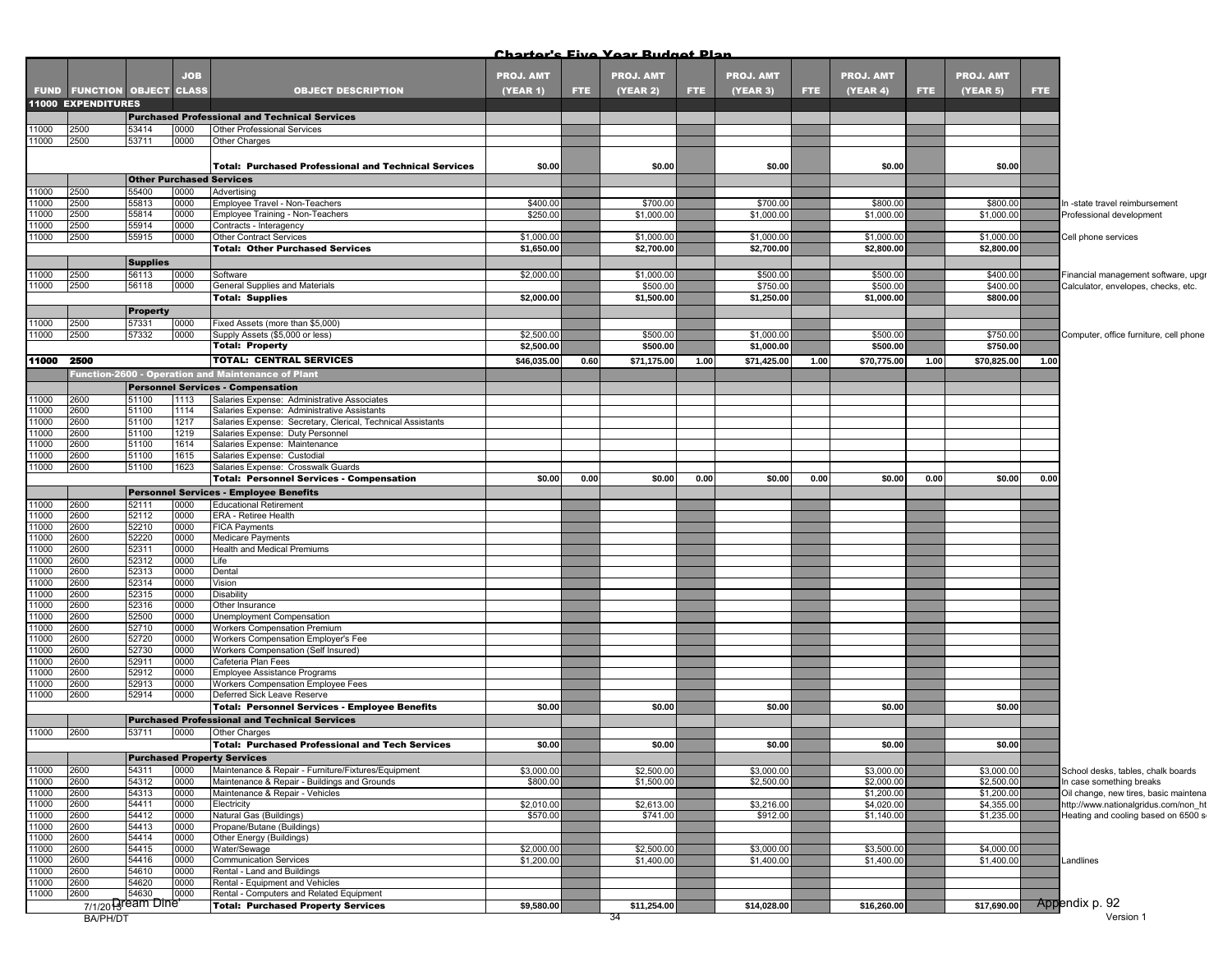|                                                             |                    |                                                 | <b>JOB</b>   |                                                                        | <b>PROJ. AMT</b>           |              | <b>PROJ. AMT</b>           |              | <b>PROJ. AMT</b>           |              | <b>PROJ. AMT</b>           |              | <b>PROJ. AMT</b>            |              |                                         |
|-------------------------------------------------------------|--------------------|-------------------------------------------------|--------------|------------------------------------------------------------------------|----------------------------|--------------|----------------------------|--------------|----------------------------|--------------|----------------------------|--------------|-----------------------------|--------------|-----------------------------------------|
|                                                             |                    | FUND FUNCTION OBJECT CLASS                      |              | <b>OBJECT DESCRIPTION</b>                                              | (YEAR 1)                   | <b>FTE</b>   | (YEAR 2)                   | <b>FTE</b>   | (YEAR 3)                   | <b>FTE</b>   | (YEAR 4)                   | FTE.         | (YEAR 5)                    | <b>FTE</b>   |                                         |
|                                                             | 11000 EXPENDITURES |                                                 |              |                                                                        |                            |              |                            |              |                            |              |                            |              |                             |              |                                         |
|                                                             |                    |                                                 |              | <b>Other Purchased Services</b>                                        |                            |              |                            |              |                            |              |                            |              |                             |              |                                         |
| 11000                                                       | 2600               | 55200                                           | 0000         | Property/Liability Insurance                                           |                            |              |                            |              |                            |              |                            |              |                             |              |                                         |
| 11000                                                       | 2600               | 55813                                           | 0000         | Employee Travel - Non-Teachers                                         |                            |              |                            |              |                            |              |                            |              |                             |              |                                         |
| 11000                                                       | 2600               | 55814                                           | 0000         | Employee Training - Non-Teachers                                       |                            |              |                            |              |                            |              |                            |              |                             |              |                                         |
| 11000                                                       | 2600               | 55914                                           | 0000         | Contracts - Interagency                                                |                            |              |                            |              |                            |              |                            |              |                             |              |                                         |
| 11000                                                       | 2600               | 55915                                           | 0000         | Other Contract Services                                                |                            |              | \$15,000.00                |              | \$15,000.00                |              | \$15,000.00                |              | \$15,000.00                 |              | Custodial and groundskeeping service    |
|                                                             |                    |                                                 |              | <b>Total: Other Purchased Services</b>                                 | \$0.00                     |              | \$15,000.00                |              | \$15,000.00                |              | \$15,000.00                |              | \$15,000.00                 |              |                                         |
|                                                             |                    | <b>Supplies</b>                                 |              |                                                                        |                            |              |                            |              |                            |              |                            |              |                             |              |                                         |
| 11000                                                       | 2600               | 56113                                           | 0000         | Software                                                               |                            |              |                            |              |                            |              |                            |              |                             |              |                                         |
| 11000                                                       | 2600               | 56118                                           | 0000         | General Supplies and Materials                                         |                            |              |                            |              |                            |              |                            |              |                             |              |                                         |
|                                                             | 2600               | 56210                                           | 0000         | Natural Gas (Vehicles)                                                 |                            |              |                            |              |                            |              |                            |              |                             |              |                                         |
| 11000<br>11000                                              | 2600               | 56211                                           | 0000         | Gasoline                                                               |                            |              |                            |              |                            |              | \$1,750.00                 |              | \$1,750.00                  |              |                                         |
| $\frac{11000}{11000}$                                       | 2600               | 56212                                           | 0000         | <b>Diesel Fuel</b>                                                     |                            |              |                            |              |                            |              |                            |              |                             |              |                                         |
| 11000                                                       | 2600               | 56213                                           | 0000         | Propane (Vehicles)                                                     |                            |              |                            |              |                            |              |                            |              |                             |              |                                         |
| 11000                                                       | 2600               | 56214                                           | 0000         | Lubricants/Anti-Freeze                                                 |                            |              |                            |              |                            |              |                            |              |                             |              |                                         |
| 11000                                                       | 2600               | 56215                                           | 0000         | Tires/Tubes                                                            |                            |              |                            |              |                            |              |                            |              |                             |              |                                         |
| 11000                                                       | 2600               | 56216                                           | 0000         | Maintenance Supplies/Parts                                             |                            |              | \$2,500.00                 |              | \$2,500.00                 |              | \$2,000.00                 |              | \$1,250.00                  |              | Basic tools, garbage bags, yard equip   |
|                                                             |                    |                                                 |              | <b>Total: Supplies</b>                                                 | \$0.00                     |              | \$2,500.00                 |              | \$2,500.00                 |              | \$3,750.00                 |              | \$3,000.00                  |              |                                         |
|                                                             |                    | <b>Property</b>                                 |              |                                                                        |                            |              |                            |              |                            |              |                            |              |                             |              |                                         |
| 11000                                                       | 2600               | 57331                                           | 0000         | Fixed Assets (more than \$5,000)                                       |                            |              |                            |              |                            |              |                            |              |                             |              |                                         |
| 11000                                                       | 2600               | 57332                                           | 0000         | Supply Assets (\$5,000 or less)                                        |                            |              |                            |              |                            |              |                            |              |                             |              |                                         |
|                                                             |                    |                                                 |              | <b>Total: Property</b>                                                 | \$0.00                     |              | \$0.00                     |              | \$0.00                     |              | \$0.00                     |              | \$0.00                      |              |                                         |
| 11000 2600                                                  |                    |                                                 |              | TOTAL: OPERATION AND MAINTENANCE OF PLANT                              | \$9,580.00                 | 0.00         | \$28,754.00                | 0.00         | \$31,528.00                | 0.00         | \$35,010.00                | 0.00         | \$35,690.00                 | 0.00         |                                         |
|                                                             |                    | <u> Function-2</u> 700 - Student Transportation |              |                                                                        |                            |              |                            |              |                            |              |                            |              |                             |              |                                         |
|                                                             |                    |                                                 |              |                                                                        |                            |              |                            |              |                            |              |                            |              |                             |              |                                         |
|                                                             |                    |                                                 |              | <b>Personnel Services - Compensation</b>                               |                            |              |                            |              |                            |              |                            |              |                             |              |                                         |
| 11000<br>11000                                              | 2700               | 51100                                           | 1113         | Salaries Expense: Administrative Associates                            |                            |              |                            |              |                            |              |                            |              |                             |              |                                         |
| 11000                                                       | 2700               | 51100                                           | 1114         | Salaries Expense: Administrative Assistants                            |                            |              |                            |              |                            |              |                            |              |                             |              |                                         |
|                                                             | 2700<br>2700       | 51100                                           | 1217         | Salaries Expense: Secretary, Clerical, Technical Assistants            |                            |              |                            |              |                            |              |                            |              |                             |              |                                         |
| 11000                                                       |                    | 51100                                           | 1319         | Salaries Expense: Special Ed. Assistants                               |                            |              |                            |              |                            | 0.00         | \$0.00                     | 0.00         | \$0.00                      | 0.00         |                                         |
|                                                             |                    |                                                 |              |                                                                        |                            |              |                            |              |                            |              |                            |              |                             |              |                                         |
|                                                             |                    |                                                 |              | <b>Total: Personnel Services - Compensation</b>                        | \$0.00                     | 0.00         | \$0.00                     | 0.00         | \$0.00                     |              |                            |              |                             |              |                                         |
|                                                             |                    |                                                 |              | <b>Personnel Services - Employee Benefits</b>                          |                            |              |                            |              |                            |              |                            |              |                             |              |                                         |
|                                                             | 2700               | 52111                                           | 0000         | <b>Educational Retirement</b>                                          |                            |              |                            |              |                            |              |                            |              |                             |              |                                         |
|                                                             | 2700               | 52112                                           | 0000         | <b>ERA - Retiree Health</b>                                            |                            |              |                            |              |                            |              |                            |              |                             |              |                                         |
|                                                             | 2700               | 52210                                           | 0000         | <b>FICA Payments</b>                                                   |                            |              |                            |              |                            |              |                            |              |                             |              |                                         |
|                                                             | 2700               | 52220                                           | 0000         | <b>Medicare Payments</b>                                               |                            |              |                            |              |                            |              |                            |              |                             |              |                                         |
|                                                             | 2700               | 52311                                           | 0000         | Health and Medical Premiums                                            |                            |              |                            |              |                            |              |                            |              |                             |              |                                         |
|                                                             | 2700               | 52312                                           | 0000         | Life                                                                   |                            |              |                            |              |                            |              |                            |              |                             |              |                                         |
|                                                             | 2700               | 52313                                           | 0000         | Dental                                                                 |                            |              |                            |              |                            |              |                            |              |                             |              |                                         |
|                                                             | 2700<br>2700       | 52314<br>52315                                  | 0000<br>0000 | Vision<br>Disability                                                   |                            |              |                            |              |                            |              |                            |              |                             |              |                                         |
| 11000<br>11000<br>11000<br>11000<br>11000<br>11000<br>11000 | 2700               | 52316                                           | 0000         | Other Insurance                                                        |                            |              |                            |              |                            |              |                            |              |                             |              |                                         |
|                                                             | 2700               | 52500                                           | 0000         | Unemployment Compensation                                              |                            |              |                            |              |                            |              |                            |              |                             |              |                                         |
| 11000<br>11000<br>11000<br>$\frac{11000}{11000}$            | 2700               | 52710                                           | 0000         | <b>Workers Compensation Premium</b>                                    |                            |              |                            |              |                            |              |                            |              |                             |              |                                         |
| 11000                                                       | 2700               | 52720                                           | 0000         | Workers Compensation Employer's Fee                                    |                            |              |                            |              |                            |              |                            |              |                             |              |                                         |
| 11000                                                       | 2700               | 52730                                           | 0000         | Workers Compensation (Self Insured)                                    |                            |              |                            |              |                            |              |                            |              |                             |              |                                         |
| 11000                                                       | 2700               | 52911                                           | 0000         | Cafeteria Plan Fees                                                    |                            |              |                            |              |                            |              |                            |              |                             |              |                                         |
| 11000                                                       | 2700               | 52912                                           | 0000         | Employee Assistance Programs                                           |                            |              |                            |              |                            |              |                            |              |                             |              |                                         |
| 11000                                                       | 2700               | 52913                                           | 0000         | Workers Compensation Employee Fees                                     |                            |              |                            |              |                            |              |                            |              |                             |              |                                         |
| 11000                                                       | 2700               | 52914                                           | 0000         | Deferred Sick Leave Reserve                                            |                            |              |                            |              |                            |              |                            |              |                             |              |                                         |
|                                                             |                    |                                                 |              | <b>Total: Personnel Services - Employee Benefits</b>                   | \$0.00                     |              | \$0.00                     |              | \$0.00                     |              | \$0.00                     |              | \$0.00                      |              |                                         |
|                                                             |                    |                                                 |              | <b>Purchased Professional and Technical Services</b>                   |                            |              |                            |              |                            |              |                            |              |                             |              |                                         |
|                                                             | 2700               | 53711                                           | 0000         | Other Charges                                                          |                            |              |                            |              |                            |              |                            |              |                             |              |                                         |
|                                                             |                    |                                                 |              |                                                                        |                            |              |                            |              |                            |              |                            |              |                             |              |                                         |
| 11000                                                       |                    |                                                 |              | <b>Total: Purchased Professional and Technical Services</b>            | \$0.00                     |              | \$0.00                     |              | \$0.00                     |              | \$0.00                     |              | \$0.00                      |              |                                         |
|                                                             |                    |                                                 |              | <b>Purchased Property Services</b>                                     |                            |              |                            |              |                            |              |                            |              |                             |              |                                         |
| 11000                                                       | 2700               | 55111                                           | 0000         | Transportation Per-Capita Feeders                                      |                            |              |                            |              |                            |              |                            |              |                             |              |                                         |
| 11000                                                       | 2700               | 55112                                           | 0000         | <b>Transportation Contractors</b>                                      | \$2,500.00                 |              | \$4,500.00                 |              | \$7,000.00                 |              | \$9,000.00                 |              | \$11,000.00                 |              | One bus, pick up and drop off, travelir |
|                                                             |                    |                                                 |              | <b>Total: Purchased Property Services</b>                              | \$2,500.00                 |              | \$4,500.00                 |              | \$7,000.00                 |              | \$9,000.00                 |              | \$11,000.00                 |              |                                         |
| 11000 2700<br>11000 2000                                    |                    |                                                 |              | <b>TOTAL: STUDENT TRANSPORTATION</b><br><b>TOTAL: SUPPORT SERVICES</b> | \$2,500.00<br>\$153,032.50 | 0.00<br>1.60 | \$4,500.00<br>\$235,900.30 | 0.00<br>2.40 | \$7,000.00<br>\$307,330.00 | 0.00<br>3.00 | \$9,000.00<br>\$357,062.00 | 0.00<br>3.00 | \$11,000.00<br>\$361,864.00 | 0.00<br>3.00 |                                         |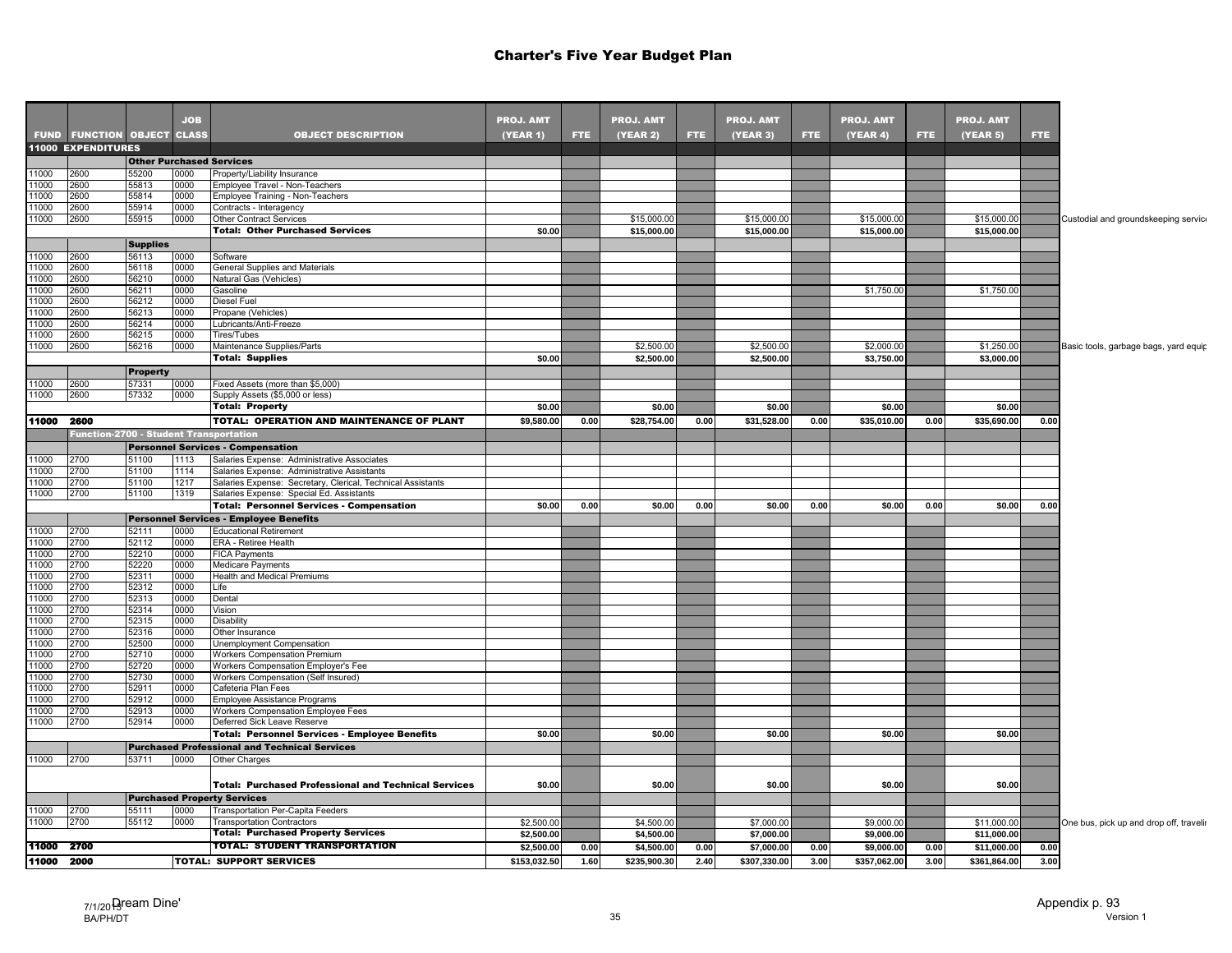|                |                            |                    | <b>JOB</b>   |                                                                                                        | <b>PROJ. AMT</b> |      | <b>PROJ. AMT</b> |      | <b>PROJ. AMT</b> |            | <b>PROJ. AMT</b> |      | <b>PROJ. AMT</b> |      |                                   |
|----------------|----------------------------|--------------------|--------------|--------------------------------------------------------------------------------------------------------|------------------|------|------------------|------|------------------|------------|------------------|------|------------------|------|-----------------------------------|
|                | FUND FUNCTION OBJECT CLASS |                    |              | <b>OBJECT DESCRIPTION</b>                                                                              | (YEAR 1)         | FTE. | (YEAR 2)         | FTE. | (YEAR 3)         | <b>FTE</b> | (YEAR 4)         | FTE. | (YEAR 5)         | FTE. |                                   |
|                | 11000 EXPENDITURES         |                    |              |                                                                                                        |                  |      |                  |      |                  |            |                  |      |                  |      |                                   |
|                |                            |                    |              | <b>Function-3100 - Food Service Operations</b>                                                         |                  |      |                  |      |                  |            |                  |      |                  |      |                                   |
| 11000          | 3100                       | 51100              | 1113         | <b>Personnel Services - Compensation</b><br>Salaries Expense: Administrative Associates                |                  |      |                  |      |                  |            |                  |      |                  |      |                                   |
| 11000          | 3100                       | 51100              | 1114         | Salaries Expense: Administrative Assistants                                                            |                  |      |                  |      |                  |            |                  |      |                  |      |                                   |
| 11000          | 3100                       | 51100              | 1217         | Salaries Expense: Secretary, Clerical, Technical Assistants                                            |                  |      |                  |      |                  |            |                  |      |                  |      |                                   |
| 11000          | 3100                       | 51100              | 1617         | Salaries Expense: Food Service                                                                         |                  |      |                  |      |                  |            |                  |      |                  |      |                                   |
|                |                            |                    |              | <b>Total: Personnel Services - Compensation</b>                                                        | \$0.00           | 0.00 | \$0.00           | 0.00 | \$0.00           | 0.00       | \$0.00           | 0.00 | \$0.00           | 0.00 |                                   |
|                |                            |                    |              | <b>Personnel Services - Employee Benefits</b>                                                          |                  |      |                  |      |                  |            |                  |      |                  |      |                                   |
| 11000<br>11000 | 3100<br>3100               | 52111<br>52112     | 0000<br>0000 | <b>Educational Retirement</b><br>ERA - Retiree Health                                                  |                  |      |                  |      |                  |            |                  |      |                  |      |                                   |
| 11000          | 3100                       | 52210              | 0000         | <b>FICA Payments</b>                                                                                   |                  |      |                  |      |                  |            |                  |      |                  |      |                                   |
| 11000          | 3100                       | 52220              | 0000         | <b>Medicare Payments</b>                                                                               |                  |      |                  |      |                  |            |                  |      |                  |      |                                   |
| 11000          | 3100                       | 52311              | 0000         | Health and Medical Premiums                                                                            |                  |      |                  |      |                  |            |                  |      |                  |      |                                   |
| 11000          | 3100                       | 52312              | 0000         | Life                                                                                                   |                  |      |                  |      |                  |            |                  |      |                  |      |                                   |
| 11000<br>11000 | 3100<br>3100               | 52313<br>52314     | 0000<br>0000 | Dental<br>Vision                                                                                       |                  |      |                  |      |                  |            |                  |      |                  |      |                                   |
| 11000          | 3100                       | 52315              | 0000         | Disability                                                                                             |                  |      |                  |      |                  |            |                  |      |                  |      |                                   |
| 11000          | 3100                       | 52316              | 0000         | Other Insurance                                                                                        |                  |      |                  |      |                  |            |                  |      |                  |      |                                   |
| 11000          | 3100                       | 52500              | 0000         | Unemployment Compensation                                                                              |                  |      |                  |      |                  |            |                  |      |                  |      |                                   |
| 11000          | 3100                       | 52710              | 0000         | <b>Workers Compensation Premium</b>                                                                    |                  |      |                  |      |                  |            |                  |      |                  |      |                                   |
| 11000<br>11000 | 3100<br>3100               | 52720<br>52730     | 0000<br>0000 | Workers Compensation Employer's Fee<br>Workers Compensation (Self Insured)                             |                  |      |                  |      |                  |            |                  |      |                  |      |                                   |
| 11000          | 3100                       | 52911              | 0000         | Cafeteria Plan Fees                                                                                    |                  |      |                  |      |                  |            |                  |      |                  |      |                                   |
| 11000          | 3100                       | 52912              | 0000         | <b>Employee Assistance Programs</b>                                                                    |                  |      |                  |      |                  |            |                  |      |                  |      |                                   |
| 11000          | 3100                       | 52913              | 0000         | Workers Compensation Employee Fees                                                                     |                  |      |                  |      |                  |            |                  |      |                  |      |                                   |
| 11000          | 3100                       | 52914              | 0000         | Deferred Sick Leave Reserve                                                                            |                  |      |                  |      |                  |            |                  |      |                  |      |                                   |
|                |                            |                    |              | <b>Total: Personnel Services - Employee Benefits</b>                                                   | \$0.00           |      | \$0.00           |      | \$0.00           |            | \$0.00           |      | \$0.00           |      |                                   |
|                |                            |                    |              | <b>Function-3100 - Food Service Operations</b><br><b>Purchased Professional and Technical Services</b> |                  |      |                  |      |                  |            |                  |      |                  |      |                                   |
| 11000          | 3100                       | 53411              | 0000         | Auditing                                                                                               |                  |      |                  |      |                  |            |                  |      |                  |      |                                   |
| 11000          | 3100                       | 53413              | 0000         | Legal                                                                                                  |                  |      |                  |      |                  |            |                  |      |                  |      |                                   |
| 11000          | 3100                       | 53414              | 0000         | <b>Other Professional Services</b>                                                                     |                  |      |                  |      |                  |            |                  |      |                  |      |                                   |
| 11000          | 3100                       | 53711              | 0000         | Other Charges                                                                                          |                  |      |                  |      |                  |            |                  |      |                  |      |                                   |
|                |                            |                    |              | <b>Total: Purchased Professional and Tech Services</b>                                                 | \$0.00           |      | \$0.00           |      | \$0.00           |            | \$0.00           |      | \$0.00           |      |                                   |
| 11000          | 3100                       | 54311              | 0000         | <b>Purchased Property Services</b><br>Maintenance & Repair - Furniture/Fixtures/Equipment              |                  |      |                  |      |                  |            |                  |      |                  |      |                                   |
| 11000          | 3100                       | 54312              | 0000         | Maintenance & Repair - Buildings and Grounds                                                           | \$448.00         |      | \$1,223.00       |      | \$839.00         |            | \$500.00         |      | \$500.00         |      | Warmers, refrigerators, microwave |
| 11000          | 3100                       | 54313              | 0000         | Maintenance & Repair - Vehicles                                                                        |                  |      |                  |      |                  |            |                  |      |                  |      |                                   |
| 11000          | 3100                       | 54411              | 0000         | Electricity                                                                                            |                  |      |                  |      |                  |            |                  |      |                  |      |                                   |
| 11000<br>11000 | 3100                       | 54412<br>54413     | 0000         | Natural Gas (Buildings)                                                                                |                  |      |                  |      |                  |            |                  |      |                  |      |                                   |
| 11000          | 3100<br>3100               | 54414              | 0000<br>0000 | Propane/Butane (Buildings)<br>Other Energy (Buildings)                                                 |                  |      |                  |      |                  |            |                  |      |                  |      |                                   |
| 11000          | 3100                       | 54415              | 0000         | Water/Sewage                                                                                           |                  |      |                  |      |                  |            |                  |      |                  |      |                                   |
| 11000          | 3100                       | 54416              | 0000         | <b>Communication Services</b>                                                                          |                  |      |                  |      |                  |            |                  |      |                  |      |                                   |
| 11000          | 3100                       | 54610              | 0000         | Rental - Land and Buildings                                                                            |                  |      |                  |      |                  |            |                  |      |                  |      |                                   |
| 11000<br>11000 | 3100<br>3100               | 54620<br>54630     | 0000<br>0000 | Rental - Equipment and Vehicles                                                                        |                  |      |                  |      |                  |            |                  |      |                  |      |                                   |
|                |                            |                    |              | Rental - Computers and Related Equipment<br><b>Total: Purchased Property Services</b>                  | \$448.00         |      | \$1,223.00       |      | \$839.00         |            | \$500.00         |      | \$500.00         |      |                                   |
|                |                            |                    |              | <b>Other Purchased Services</b>                                                                        |                  |      |                  |      |                  |            |                  |      |                  |      |                                   |
| 11000          | 3100                       | 55813              | 0000         | Employee Travel - Non-Teachers                                                                         |                  |      |                  |      |                  |            |                  |      |                  |      |                                   |
| 11000          | 3100                       | 55814              | 0000         | Employee Training - Non-Teachers                                                                       |                  |      |                  |      |                  |            |                  |      |                  |      |                                   |
| 11000          | 3100                       | 55914              | 0000         | Contracts - Interagency                                                                                |                  |      |                  |      |                  |            |                  |      |                  |      |                                   |
| 11000          | 3100                       | 55915              | 0000         | Other Contract Services<br><b>Total: Other Purchased Services</b>                                      |                  |      |                  |      |                  |            |                  |      |                  |      |                                   |
|                |                            | <b>Supplies</b>    |              |                                                                                                        | \$0.00           |      | \$0.00           |      | \$0.00           |            | \$0.00           |      | \$0.00           |      |                                   |
|                | 3100                       | 56113              | 0000         | Software                                                                                               |                  |      |                  |      |                  |            |                  |      |                  |      |                                   |
| 11000<br>11000 | 3100                       | 56116              | 0000         | Food                                                                                                   |                  |      |                  |      |                  |            |                  |      |                  |      | Anticipate all free lunch         |
| 11000          | 3100                       | 56117              | 0000         | Non-Food                                                                                               |                  |      |                  |      |                  |            |                  |      |                  |      |                                   |
| 11000          | 3100                       | 56118              | 0000         | General Supplies and Materials                                                                         | \$200.00         |      | \$500.00         |      | \$600.00         |            | \$600.00         |      | \$700.00         |      | Extra plates, napkins, utensils   |
|                |                            |                    |              | <b>Total: Supplies</b>                                                                                 | \$200.00         |      | \$500.00         |      | \$600.00         |            | \$600.00         |      | \$700.00         |      |                                   |
|                |                            | <b>Property</b>    |              |                                                                                                        |                  |      |                  |      |                  |            |                  |      |                  |      |                                   |
| 11000<br>11000 | 3100<br>3100               | 57331<br>57332     | 0000<br>0000 | Fixed Assets (more than \$5,000)<br>Supply Assets (\$5,000 or less)                                    |                  |      |                  |      |                  |            |                  |      |                  |      |                                   |
|                |                            |                    |              | <b>Total: Property</b>                                                                                 | \$0.00           |      | \$0.00           |      | \$0.00           |            | \$0.00           |      | \$0.00           |      |                                   |
| 11000 3100     |                            |                    |              | <b>TOTAL: FOOD SERVICES OPERATIONS</b>                                                                 | \$648.00         | 0.00 | \$1,723.00       | 0.00 | \$1,439.00       | 0.00       | \$1,100.00       | 0.00 | \$1,200.00       | 0.00 |                                   |
|                |                            | 7/1/20 Pream Dine' |              |                                                                                                        |                  |      |                  |      |                  |            |                  |      |                  |      |                                   |
|                |                            |                    |              |                                                                                                        |                  |      |                  |      |                  |            |                  |      |                  |      | Appendix p. 94                    |

7/1/20 Pream Dine' BA/PH/DT 36 Version 1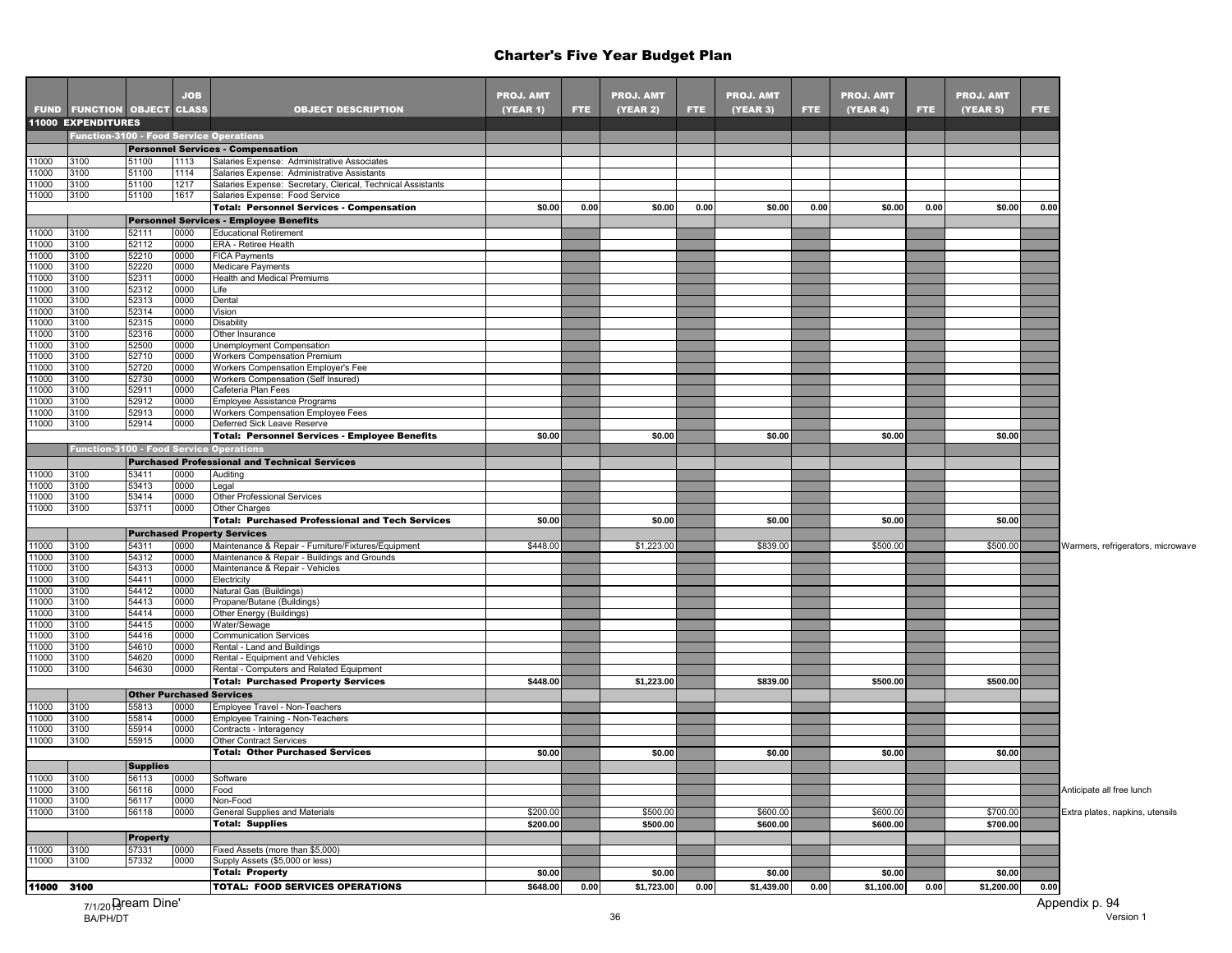|                |                                   |                                 | <b>JOB</b>   |                                                                         | <b>PROJ. AMT</b> |      | <b>PROJ. AMT</b> |      | <b>PROJ. AMT</b> |      | <b>PROJ. AMT</b> |       | <b>PROJ. AMT</b>   |      |
|----------------|-----------------------------------|---------------------------------|--------------|-------------------------------------------------------------------------|------------------|------|------------------|------|------------------|------|------------------|-------|--------------------|------|
|                | <b>FUND FUNCTION OBJECT CLASS</b> |                                 |              | <b>OBJECT DESCRIPTION</b>                                               | <b>(YEAR 1)</b>  | FTE. | <b>(YEAR 2)</b>  | FTE. | <b>(YEAR 3)</b>  | FTE. | (YEAR 4)         | FTE.  | (YEAR 5)           | FTE. |
|                | 11000 EXPENDITURES                |                                 |              |                                                                         |                  |      |                  |      |                  |      |                  |       |                    |      |
|                |                                   |                                 |              | <b>Function-3300 - Community Services Operations</b>                    |                  |      |                  |      |                  |      |                  |       |                    |      |
|                |                                   |                                 |              | <b>Personnel Services - Compensation</b>                                |                  |      |                  |      |                  |      |                  |       |                    |      |
| 11000          | 3300                              | 51100                           | 1619         | Salaries Expense: Adult Education                                       |                  |      |                  |      |                  |      |                  |       |                    |      |
| 11000          | 3300                              | 51100                           | 1620         | Salaries Expense: Recreation                                            |                  |      |                  |      |                  |      |                  |       |                    |      |
| 11000          | 3300                              | 51100                           | 1621         | Salaries Expense: Summer School/After School                            |                  |      |                  |      |                  |      |                  |       |                    |      |
| 11000          | 3300                              | 51100                           | 1622         | Salaries Expense: Bus Drivers                                           |                  |      |                  |      |                  |      |                  |       |                    |      |
| 11000          | 3300                              | 51100                           | 1625         | Salaries Expense: Extended Services to Students                         |                  |      |                  |      |                  |      |                  |       |                    |      |
|                |                                   |                                 |              | <b>Total: Personnel Services - Compensation</b>                         | \$0.00           | 0.00 | \$0.00           | 0.00 | \$0.00           | 0.00 | \$0.00           | 0.00  | \$0.00             | 0.00 |
|                |                                   |                                 |              | <b>Personnel Services - Employee Benefits</b>                           |                  |      |                  |      |                  |      |                  |       |                    |      |
| 11000          | 3300                              | 52111                           | 0000         | <b>Educational Retirement</b>                                           |                  |      |                  |      |                  |      |                  |       |                    |      |
| 11000          | 3300                              | 52112                           | 0000         | <b>ERA - Retiree Health</b>                                             |                  |      |                  |      |                  |      |                  |       |                    |      |
| 11000          | 3300                              | 52210                           | 0000         | <b>FICA Payments</b>                                                    |                  |      |                  |      |                  |      |                  |       |                    |      |
| 11000          | 3300                              | 52220                           | 0000         | <b>Medicare Payments</b>                                                |                  |      |                  |      |                  |      |                  |       |                    |      |
| 11000          | 3300                              | 52311                           | 0000         | Health and Medical Premiums                                             |                  |      |                  |      |                  |      |                  |       |                    |      |
| 11000          | 3300                              | 52312                           | 0000         | Life                                                                    |                  |      |                  |      |                  |      |                  |       |                    |      |
| 11000          | 3300                              | 52313                           | 0000         | Dental                                                                  |                  |      |                  |      |                  |      |                  |       |                    |      |
| 11000          | 3300                              | 52314                           | 0000         | Vision                                                                  |                  |      |                  |      |                  |      |                  |       |                    |      |
| 11000          | 3300                              | 52315                           | 0000         | Disability                                                              |                  |      |                  |      |                  |      |                  |       |                    |      |
| 11000          | 3300                              | 52316                           | 0000         | Other Insurance                                                         |                  |      |                  |      |                  |      |                  |       |                    |      |
| 11000<br>11000 | 3300                              | 52500<br>52710                  | 0000<br>0000 | <b>Unemployment Compensation</b><br><b>Workers Compensation Premium</b> |                  |      |                  |      |                  |      |                  |       |                    |      |
| 11000          | 3300<br>3300                      | 52720                           | 0000         | Workers Compensation Employer's Fee                                     |                  |      |                  |      |                  |      |                  |       |                    |      |
| 11000          | 3300                              | 52730                           | 0000         | Workers Compensation (Self Insured)                                     |                  |      |                  |      |                  |      |                  |       |                    |      |
| 11000          | 3300                              | 52911                           | 0000         | Cafeteria Plan Fees                                                     |                  |      |                  |      |                  |      |                  |       |                    |      |
| 11000          | 3300                              | 52912                           | 0000         | Employee Assistance Programs                                            |                  |      |                  |      |                  |      |                  |       |                    |      |
| 11000          | 3300                              | 52913                           | 0000         | <b>Workers Compensation Employee Fees</b>                               |                  |      |                  |      |                  |      |                  |       |                    |      |
| 11000          | 3300                              | 52914                           | 0000         | Deferred Sick Leave Reserve                                             |                  |      |                  |      |                  |      |                  |       |                    |      |
|                |                                   |                                 |              | Total: Personnel Services - Employee Benefits                           | \$0.00           |      | \$0.00           |      | \$0.00           |      | \$0.00           |       | \$0.00             |      |
|                |                                   | <b>Other Purchased Services</b> |              |                                                                         |                  |      |                  |      |                  |      |                  |       |                    |      |
| 11000          | 3300                              | 55200                           | 0000         | Property/Liability Insurance                                            |                  |      |                  |      |                  |      |                  |       |                    |      |
| 11000          | 3300                              | 55813                           | 0000         | Employee Travel - Non-Teachers                                          |                  |      |                  |      |                  |      |                  |       |                    |      |
| 11000          | 3300                              | 55814                           | 0000         | Employee Training - Non-Teachers                                        |                  |      |                  |      |                  |      |                  |       |                    |      |
| 11000          | 3300                              | 55817                           | 0000         | <b>Student Travel</b>                                                   |                  |      |                  |      |                  |      |                  |       |                    |      |
| 11000          | 3300                              | 55818                           | 0000         | Other Travel - Non-Employees                                            |                  |      |                  |      |                  |      |                  |       |                    |      |
| 11000          | 3300                              | 55914                           | 0000         | Contracts - Interagency                                                 |                  |      |                  |      |                  |      |                  |       |                    |      |
| 11000          | 3300                              | 55915                           | 0000         | <b>Other Contract Services</b>                                          |                  |      | \$10,311.00      |      | \$20,000.00      |      | \$20,000.00      |       | \$20,000.00        |      |
|                |                                   |                                 |              | <b>Total: Other Purchased Services</b>                                  | \$0.00           |      | \$10,311.00      |      | \$20,000.00      |      | \$20,000.00      |       | \$20,000.00        |      |
|                |                                   | <b>Supplies</b>                 |              |                                                                         |                  |      |                  |      |                  |      |                  |       |                    |      |
| 11000          | 3300                              | 56118                           | 0000         | General Supplies and Materials                                          |                  |      | \$1,500.00       |      | \$1,750.00       |      | \$1,750.00       |       | \$1,750.00         |      |
|                |                                   |                                 |              | <b>Total: Supplies</b>                                                  | \$0.00           |      | \$1,500.00       |      | \$1,750.00       |      | \$1,750.00       |       | \$1,750.00         |      |
|                | 11000 3300                        |                                 |              | <b>TOTAL: COMMUNITY SERVICES OPERATIONS</b>                             | \$0.00           | 0.00 | \$11,811.00      | 0.00 | \$21,750.00      | 0.00 | \$21,750.00      | 0.00  | \$21,750.00        | 0.00 |
| 11000 3000     |                                   |                                 |              | <b>TOTAL: OPERATION OF NON-INSTRUCTIONAL SERVICES</b>                   | \$648.00         | 0.00 | \$13,534.00      | 0.00 | \$23,189.00      | 0.00 | \$22,850.00      | 0.00  | \$22,950.00        | 0.00 |
| 11000          |                                   |                                 |              | <b>TOTAL: OPERATIONAL FUND</b>                                          | \$269,279.50     | 3.60 | \$464,309.30     | 6.90 | \$626,669.00     | 9.00 | \$727,650.00     | 10.50 | \$823,679.50 12.50 |      |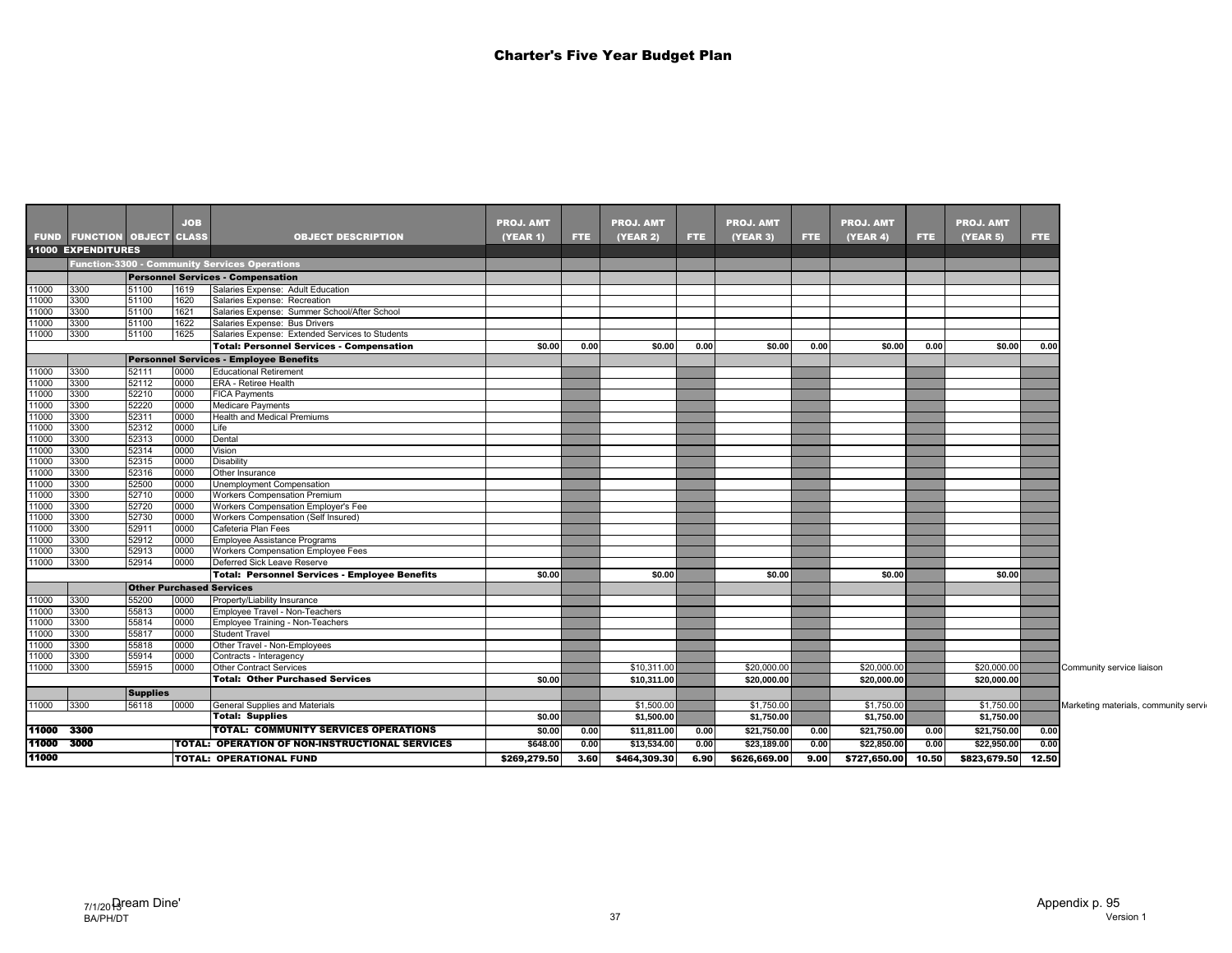x, etc.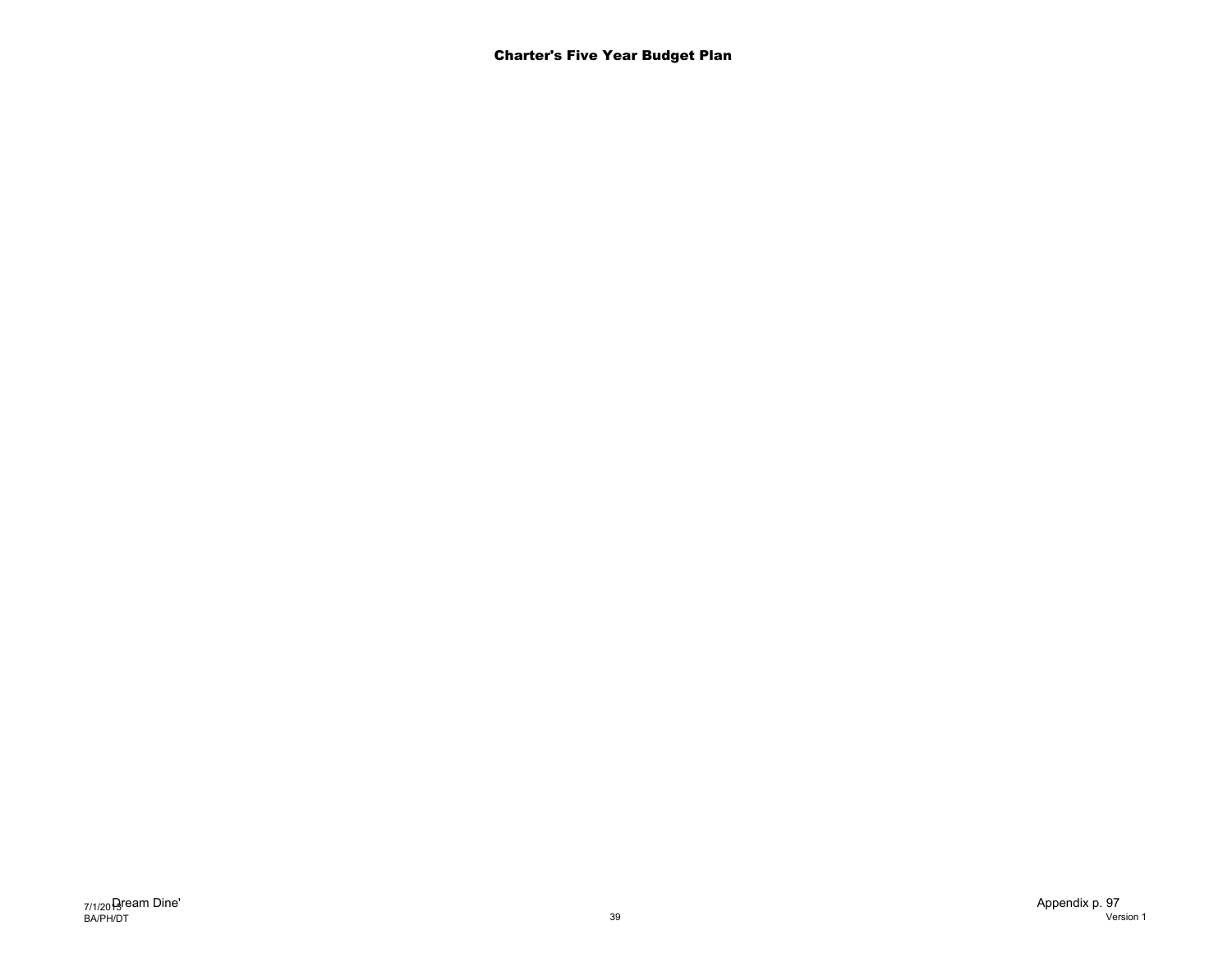materials, tests, etc.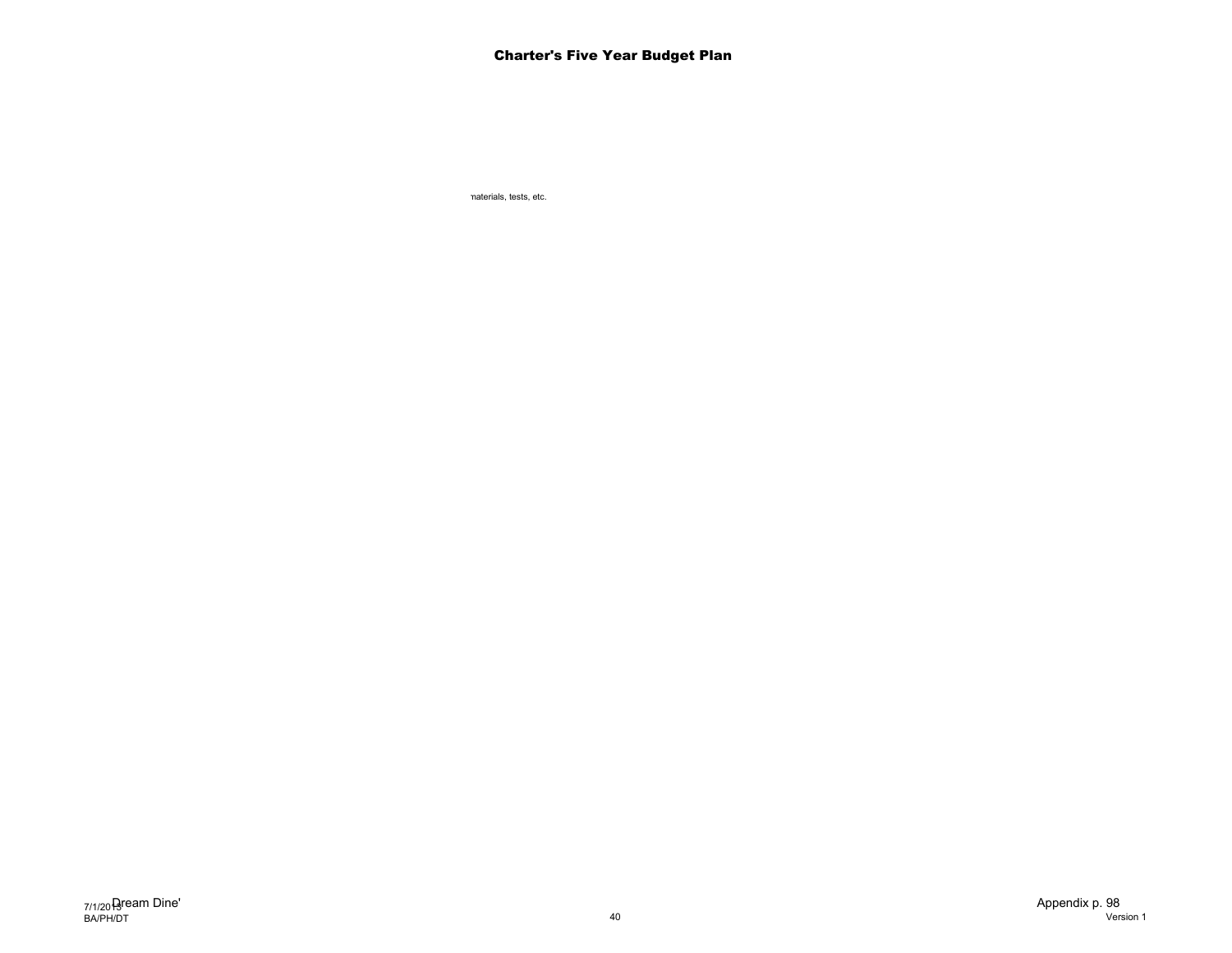Employment notifications, enrollment???  $\mathsf{d}$ 

, letterhead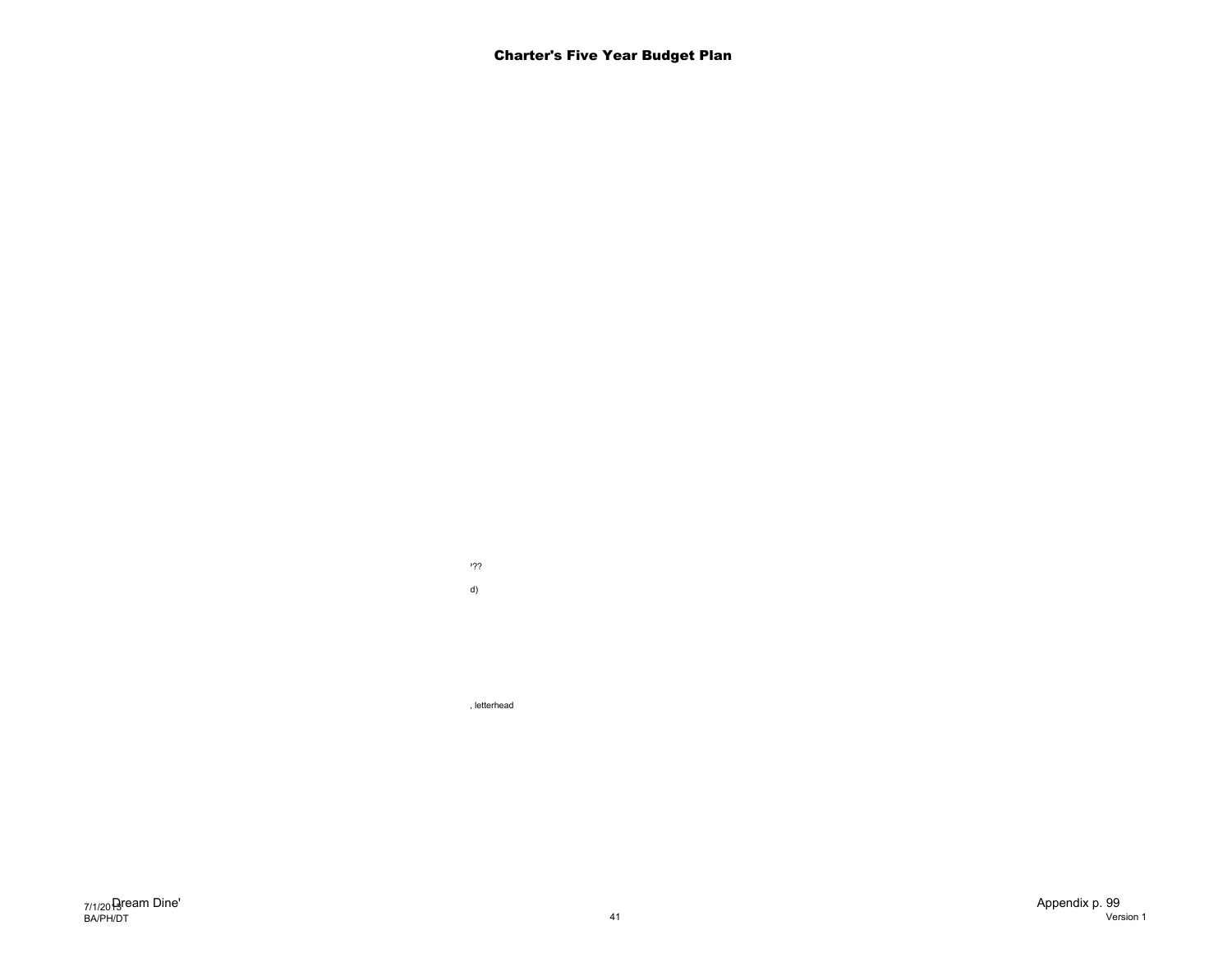ecretary/front desk assistance

es, office furniture, cell phone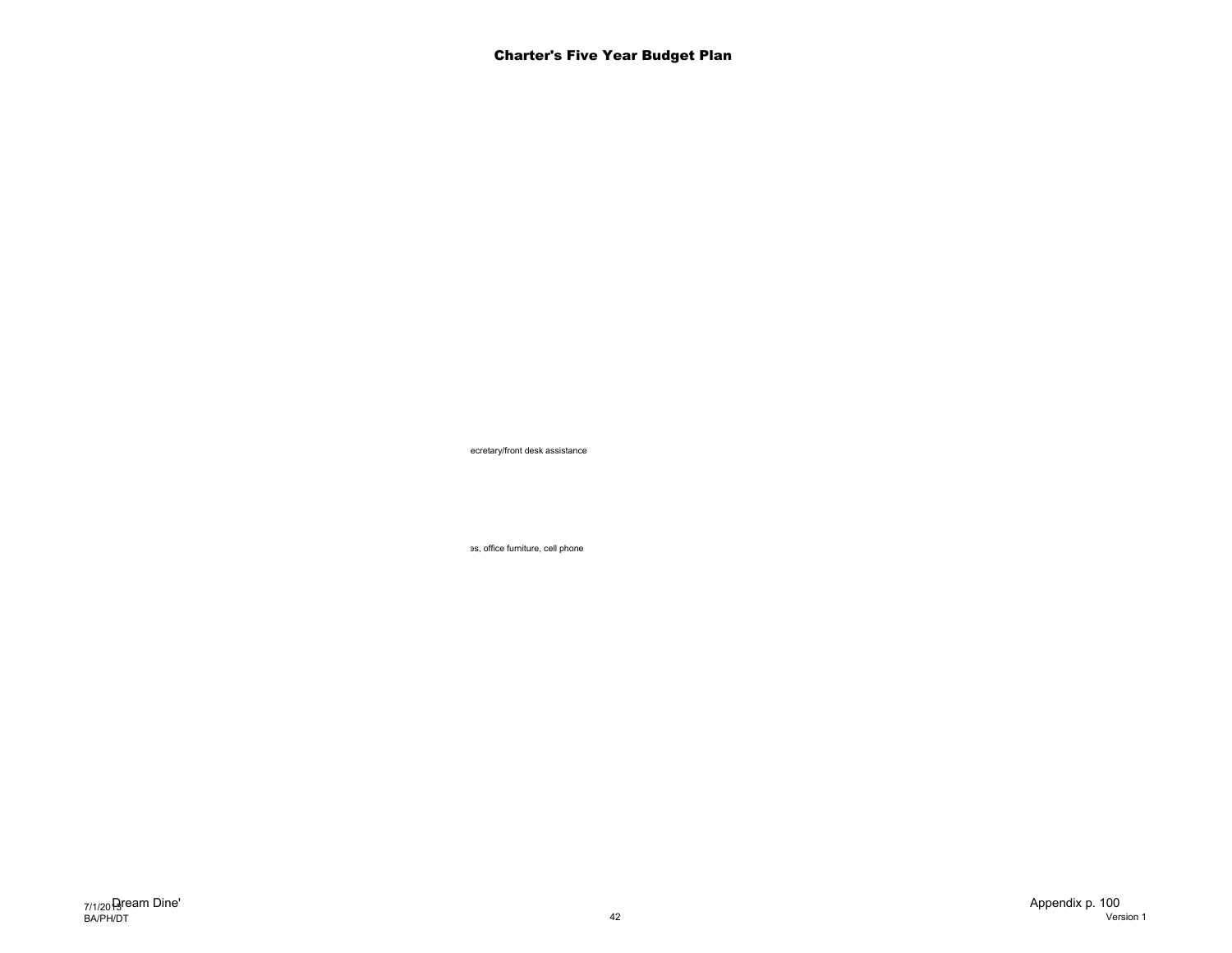ades<sup>-</sup>

nce<br>ml/shared\_energyeff\_schools.pdf quare feet, used in increments (not all classrooms occupied first few years)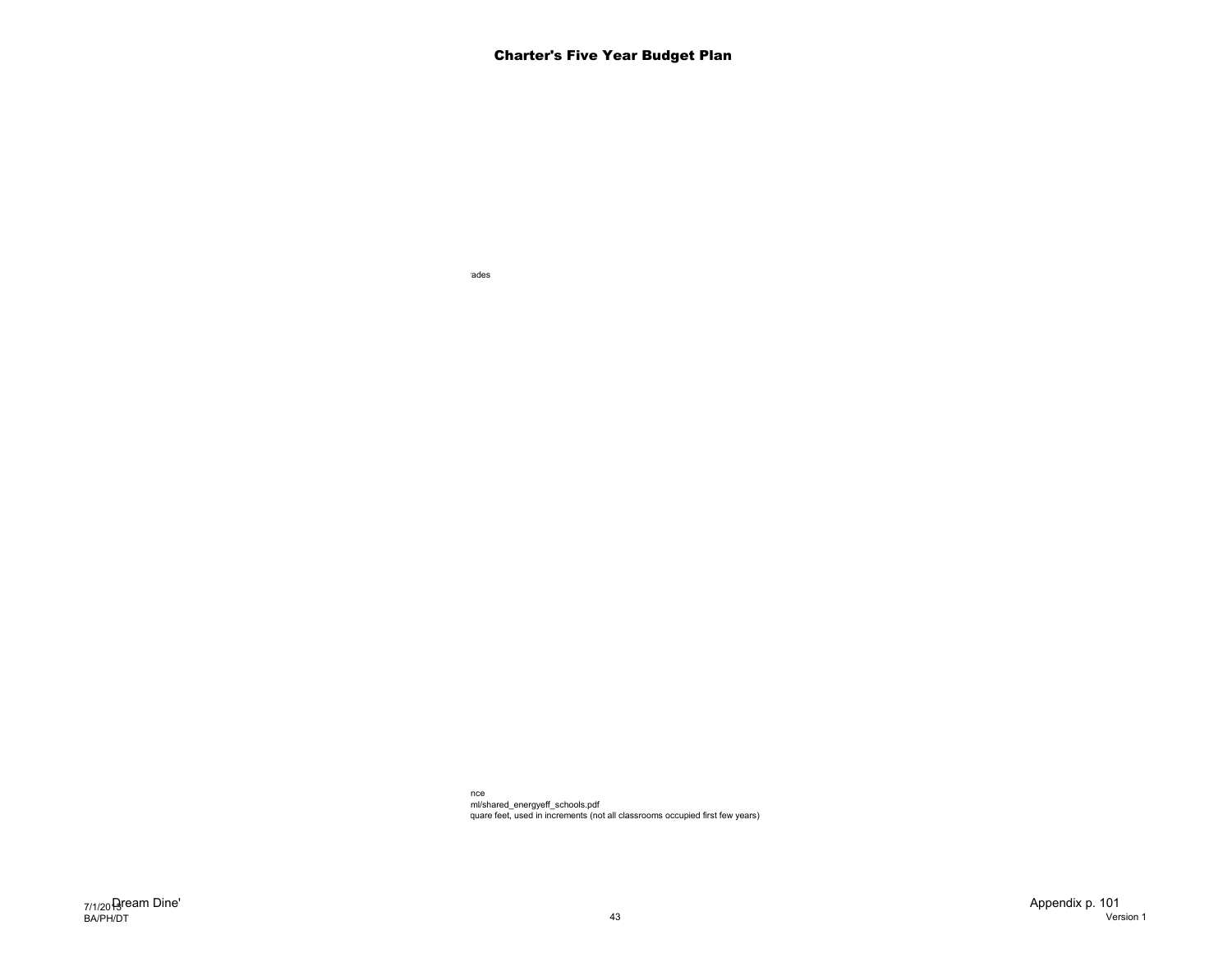$b$ ment, cleaning supplies, paint, etc.

Custodial and groundskeeping services

ng 20 miles each way